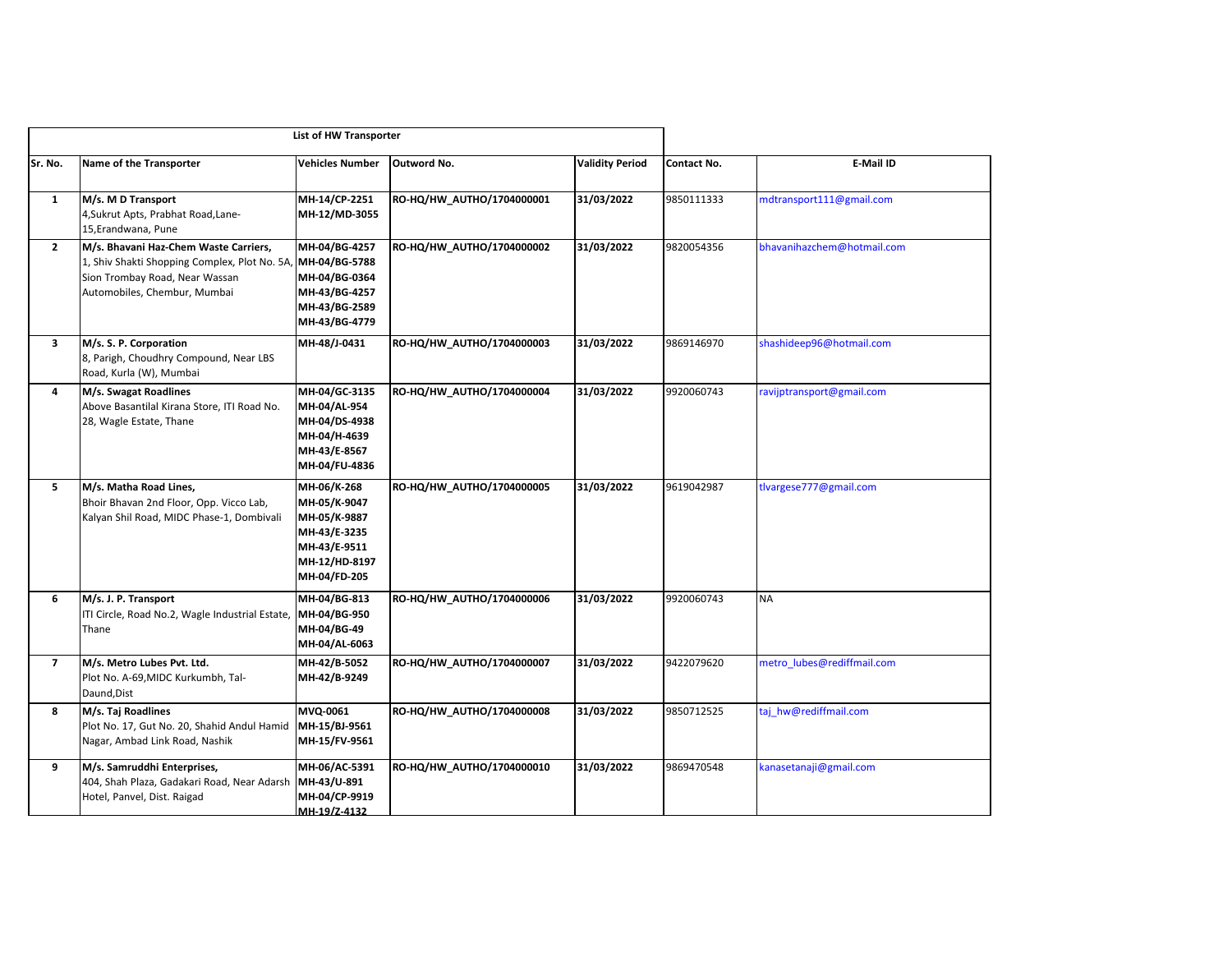| 10 | M/s. Gole Logistic,<br>Mahad, Tal. Mahad, Dist. Raigad                                                                          | MH-05/AM-2963                                                                 | RO-HQ/HW AUTHO/1704000011 | 31/04/2022 | 8605008014   | golelogistic@gmail.com        |
|----|---------------------------------------------------------------------------------------------------------------------------------|-------------------------------------------------------------------------------|---------------------------|------------|--------------|-------------------------------|
| 11 | M/s. Abhishek Transport Services,<br>Snehsawali, Bunglow No. 25, Kalipa Park, At-<br>Dhamanavane, Tal. Chiplun, Dist. Ratnagiri | MH-04/F-4735                                                                  | RO-HQ/HW_AUTHO/1704000013 | 31/03/2022 | 9422431739   | infoabhishektrans@gmail.com   |
| 12 | M/s. Swarraj Transport,<br>Plot No. 6, Trimurti Society Vijaynagar<br>Wanlesswadi. Sangli 416414                                | MH-11/AL-6489<br>MH-10/Z-2844                                                 | RO-HQ/HW_AUTHO/1704000014 | 31/03/2022 | 9764636967   | deepengineering.kop@gmail.com |
| 13 | M/s. Aradhy Enterprises,<br>Ranjangaon Ganpati, Tal-Shirur, Dist- Pune                                                          | MH-12/AT-1226<br>MH-20/AT-1226<br>MH-12/HD-1795                               | RO-HQ/HW_AUTHO/1704000015 | 31/03/2022 | 9921915956   | aradhyenterprises96@gmail.com |
| 14 | M/s. Parmar Transport Company,<br>365, Sane Guruji Marg, Agripada, Mumbai<br>400011                                             | MH-46/F-1248                                                                  | RO-HQ/HW_AUTHO/1704000016 | 31/03/2022 | 022-23054448 | ptc@parmar.net.in             |
| 15 | M/s. Viraj Profiles Ltd.<br>Plot No. G-2, MIDC Tarapur, Tal. & Dist.<br>Palghar                                                 | MH-48/T-4785<br>MH-48/T-4787<br>MH-48/T-4789<br>MH-48/T-4790<br>MH-04/FL-6910 | RO-HQ/HW_AUTHO/1704000017 | 31/03/2022 |              | NA NA                         |
| 16 | M/s. Nitin Kumar Ramji Thakkar,<br>S.No.263/6, Life Style Housing Society,<br>H.No.6, Link Road, Pimpri Chinchwad Pune          | MH-14/CP-9996                                                                 | RO-HQ/HW_AUTHO/1705000002 | 31/05/2022 | 020-27459095 | ramdevent@yahoo.com           |
| 17 | M/s. Deepika Transport,<br>House No. 45, Moyha Khanda, Patil Ali, Tal-<br>Pnvel. Dist-Raigad                                    | MH-46/AF-5989                                                                 | RO-HQ/HW_AUTHO/1705000003 | 31/05/2022 | 9821925925   | paresh89patil@gmail.com       |
| 18 | M/s. Nakoda Trading Co.<br>Gat No. 800, Vishnu Nagar, Pawarwasti,<br>Kudalwadi, Chikhali, Pune                                  | MH-12/HD-972<br>MH-14/BJ-3027<br>MH-21/8617                                   | RO-HQ/HW_AUTHO/1705000004 | 31/05/2022 | 9822086207   | nakodatradingco@gmail.com     |
| 19 | M/s. Ekvira Transport,<br>1House No. 0899/007, Khairne, Navi Mumbai                                                             | MH-43/BG-2130                                                                 | RO-HQ/HW AUTHO/1705000005 | 31/05/2022 | 9320518296   | ekviratransport4@gmail.com    |
| 20 | M/s. Jai Bhavani Transport,<br>Room No. 794, Shivshakti Hanumannagar,<br>Talavali Naka, Ghansoli, Navi Mumbai                   | MH-43/U-7070<br>MH-14/DM-5766                                                 | RO-HQ/HW_AUTHO/1705000006 | 31/05/2022 | 9820986955   | satyawansathe@gmail.com       |
| 21 | M/s. Vasant Construction,<br>Plot No. 361 & 362, H.No. 852, Turbhe<br>Village, Turbhe, Navi Mumbai                              | MH-43/U-6205<br>MH-43/Y-6205<br>MH-06/AQ-0526<br>MH-04/BU-9014                | RO-HQ/HW_AUTHO/1705000007 | 31/05/2022 | 9820222621   | vasantconstruction1@gmail.com |
| 22 | M/s. Sai Shraddha Enterprises LLP,<br>Shraddha Saburi House No. 1072, At Roha<br>Warse, Raigad                                  | MH-06/BD-4300<br>MH-06/BD-4400                                                | RO-HQ/HW_AUTHO/1705000008 | 31/05/2022 | 9890024555   | services@cazerdi.com          |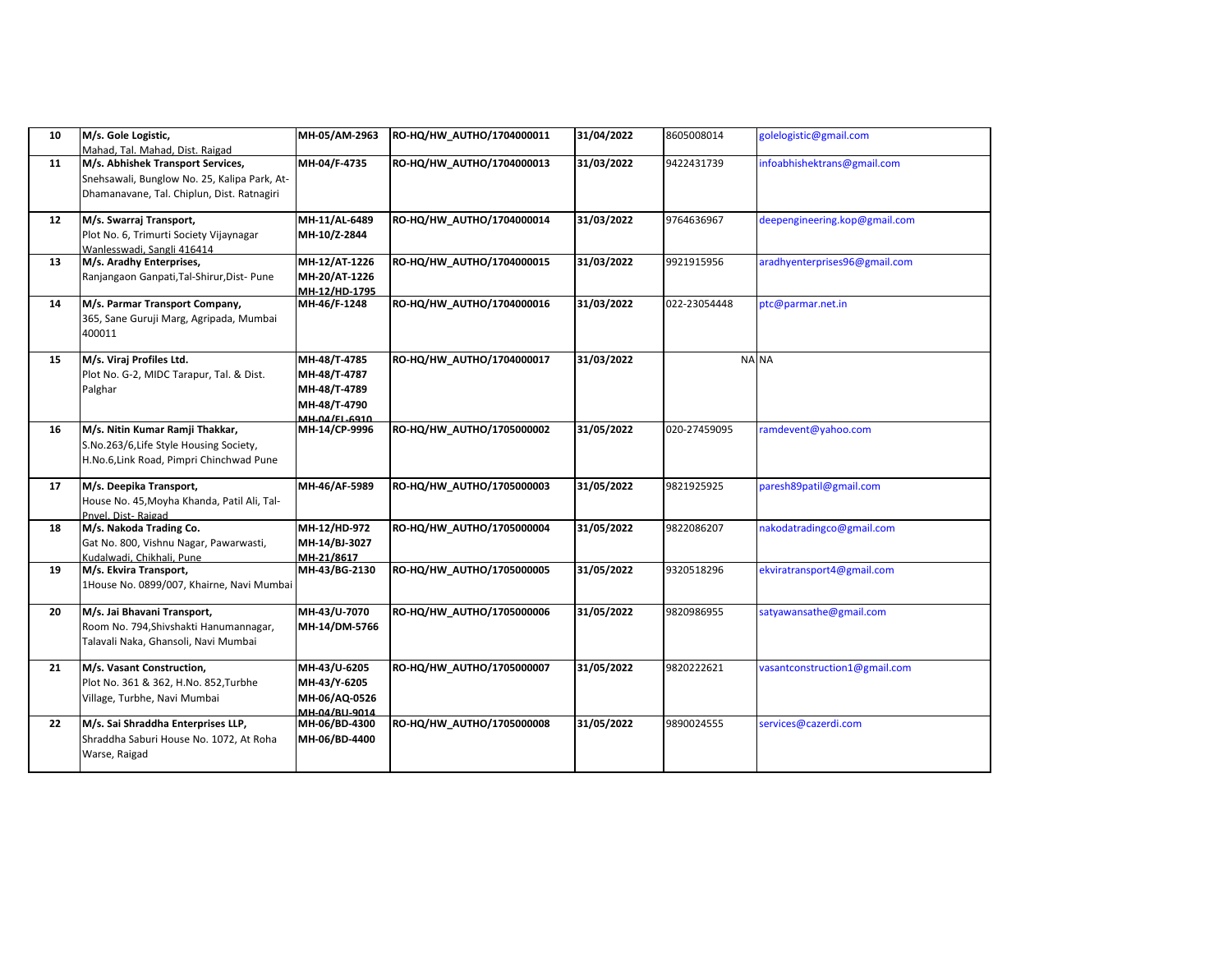| 23 | M/s. Jai Malhar Transport,<br>A/p-Karegaon, Ranjangaon MIDC, Tal- Shirur,<br>Pune                                                  | MH-12/FC-8375<br>MH-12/FC-8802<br>MH-12/DT-5628<br>MH-12/AO-3327                                                                                                          | RO-HQ/HW_AUTHO/1705000009 | 31/05/2022 | 9822664571               | matoshree.sandy@gmail.com    |
|----|------------------------------------------------------------------------------------------------------------------------------------|---------------------------------------------------------------------------------------------------------------------------------------------------------------------------|---------------------------|------------|--------------------------|------------------------------|
| 24 | M/s. M Amin & Company,<br>Plot No. 11, Shankar Compound, Dharavi,<br>Mumbai                                                        | MH-43/Y-820                                                                                                                                                               | RO-HQ/HW_AUTHO/1705000011 | 31/05/2022 | 9820024775               | maminco@rediffmail.com       |
| 25 | M/s. Minerva Trading Corporation,<br>Plot No. 11, Shankar Compound, Dharavi,<br>Mumbai                                             | MH-04/BG-5397                                                                                                                                                             | RO-HQ/HW_AUTHO/1705000012 | 31/05/2022 | 9820024775               | abdulhkhan0786@gmail.com     |
| 26 | M/s .B harat Enterprises,<br>Gala No. 158, H.No.1/A, Village-Uttarshiv<br>Ghoteghar, Mumbai Panvel Road, Dist-Thane                | MH-04/CU-2245<br>MH-04/DK-7008<br>MH-08/H-2515<br>MH-46/AR-1633<br>MH_08/H_1619                                                                                           | RO-HQ/HW_AUTHO/1705000013 | 31/05/2022 | 9869243032               | bharat.e2011@gmail.com       |
| 27 | M/s. Om Sai Enterprises,<br>At Khane Ambivali, Post-Rasayni, Tal-<br>Khalapur, Dist-Raigad                                         | MH-04/CA-6642                                                                                                                                                             | RO-HQ/HW AUTHO/1705000014 | 31/05/2022 | 8237600678               | mandargopale33@gmail.com     |
| 28 | M/s. Sonu Road Lines,<br>Plot No. 442, Society No. 6, Near Shivaji<br>Udhyan, R. K. Nagar, Pachgaon, Tal-Karveer,<br>Dist-Kolhanur | MH-11/AL-4689                                                                                                                                                             | RO-HQ/HW_AUTHO/1705000015 | 31/05/2022 | 9767572756               | sonuroadline33@gmail.com     |
| 29 | M/s. Excellent Enviro<br>Plot No. D-52/18, MIDC Area, Waluj,<br>Aurangabad 431136                                                  | MH-04/H-2351<br>MWT/8241<br>MH-05/229<br>MH-06/2657<br>MH-06/AL-8886<br><b>MWT/6368</b><br>MH-12/AR-1631<br>MH-06/K-7131<br>MH-06/K-6184<br>MH-43/E-9164<br>MH-18/AA-5869 | RO-HQ/HW_AUTHO/1706000014 | 31/05/2022 | 9970429991               | skamble1091@gmail.com        |
| 30 | M/s. Gayke Multi Services,<br>Gut No. 242, Post-Ghanegaon, MIDC Waluj,<br>Tal- Ganapur, Dist-Aurangabad                            | MH-20/CT-7794<br>MH-20/W-8483<br>MH-20/EG-1372<br>MH-20/EG-7917                                                                                                           | RO-HQ/HW_AUTHO/1705000016 | 31/05/2022 | 9921245639<br>9923130687 | gaikemultiservices@gmail.com |
| 31 | M/s. S.S. Waste Transport,<br>A/p- Khed (wadhe), Near Hotel Omkar,<br>Lonand, Satara Road, Tal & Dist-Satara.                      | MH-11/AL-2352<br>MH-12/HD-2576<br>MH-42/B-9414<br>MH-13/R-4744<br>MH-13/R-5652<br>MH-11/AL-3458<br>$12 / VD$ C 202                                                        | RO-HQ/HW AUTHO/1705000017 | 31/05/2022 | 7720090673               | sswastetransport16@gmail.com |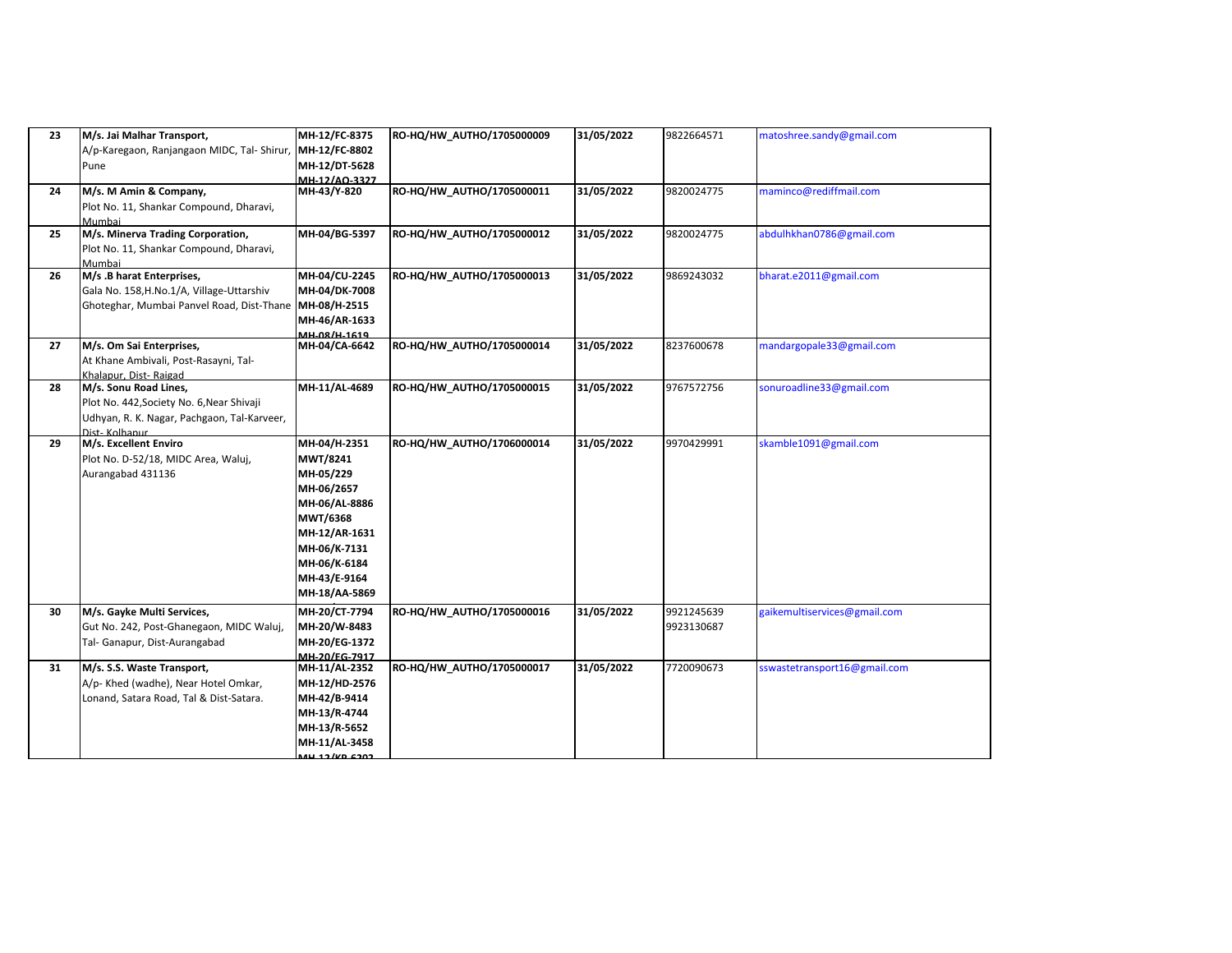| 32 | M/s. Shri Bhavani Hazardous Waste             | MH-04/FP-7210                  | RO-HQ/HW AUTHO/1707000009 | 31/07/2022 | 9168207861 | shribhavanihaz@gmail.com       |
|----|-----------------------------------------------|--------------------------------|---------------------------|------------|------------|--------------------------------|
|    | Carriers.                                     | MH-19/Z-4512                   |                           |            |            |                                |
|    | RH-2, Kasliwal Poorwa, Opp. Airport,          | MH-43/Y-6947                   |                           |            |            |                                |
|    | Chikalthana, Aurangabad 431007                | MH-46/F-1453                   |                           |            |            |                                |
|    |                                               | MH-04/GC-1320                  |                           |            |            |                                |
|    |                                               | <b>MH_AG/AE_RGAO</b>           |                           |            |            |                                |
| 33 | M/s. Shree Samarth Enterprises,               | MH-06/AG-5932                  | RO-HQ/HW AUTHO/1708000003 | 31-07-2022 | 9821180854 | vickypatil4442@gmail.com       |
|    | At. Pate Budruke Posr. Padghe, Tal. Panvel,   | MH-46/AF-8003                  |                           |            |            |                                |
| 34 | Dist. Raigad<br>M/s. Aradhya Enterprises,     | MH-12/NX-2907                  | RO-HQ/HW_AUTHO/1707000010 | 31/07/2022 | 9921915956 | aradhyaenterprises96@gmail.com |
|    |                                               | MH-20/AT-1226                  |                           |            |            |                                |
|    | Ranjangaon Ganapati, Tal. Shirur, Dist. Pune  |                                |                           |            |            |                                |
|    |                                               | MH-12/HD-1795<br>MH-12/AT-1226 |                           |            |            |                                |
| 35 | M/s. Baba Enterprises,                        | MH-43/Y-7524                   | RO-HQ/HW_AUTHO/1707000007 | 31/07/2022 | 869286300  | babaenterprises368@gmail.com   |
|    | Plot No. A-784, TTC Indl. Area, MIDC Khairne, | MH-04/BU-446                   |                           |            |            |                                |
|    | Navi Mumbai                                   | MH-43/F-9323                   |                           |            |            |                                |
|    |                                               | MH-43/AD-3315                  |                           |            |            |                                |
| 36 | M/s. Eco Logistic,                            | MH-43/BG-9180                  | RO-HQ/HW_AUTHO/1707000003 | 31/07/2022 | 9224368647 | asrao@raoagroup.com            |
|    | 1st Floor EFI. Plot No. A-205, TTC MIDC       | MH-43/F-918                    |                           |            |            |                                |
|    | Pawane, Navi Mumbai                           | MH-43/F-8190                   |                           |            |            |                                |
|    |                                               | MH-43/E-5400                   |                           |            |            |                                |
|    |                                               | MH-43/E-6300                   |                           |            |            |                                |
|    |                                               | MH-43/AD-4960                  |                           |            |            |                                |
|    |                                               | MH-43/Y-9180                   |                           |            |            |                                |
|    |                                               | MH-43/BP-9180                  |                           |            |            |                                |
|    |                                               |                                |                           |            |            |                                |
| 37 | M/s. Trans Waste Solution                     | MH-46/F-0362                   | RO-HQ/HW_AUTHO/1707000005 | 31/07/2022 | 9422253064 | tws nsk@rediffmail.com         |
|    | 301, Kamalkant Arcade, Thatte Nagar,          | MH-04/CP-9751                  |                           |            |            |                                |
|    | Collage                                       | MH-46/F-0566                   |                           |            |            |                                |
|    | Road, Nashik 422005                           | MH-46/F-0424                   |                           |            |            |                                |
|    | M/s. Trans Waste Solution                     | MH-15/EG-6941                  |                           |            |            |                                |
|    | 301, Kamalkant Arcade, Thatte Nagar,          | MH-04/CU-4428                  |                           |            |            |                                |
|    | Collage                                       | MH-04/DD-6418                  |                           |            |            |                                |
|    | Road, Nashik 422005                           | MH-15/CK-6669                  |                           |            |            |                                |
|    |                                               | MH-43/Y-0266                   |                           |            |            |                                |
|    |                                               | MH-43/Y-5050                   |                           |            |            |                                |
|    |                                               |                                |                           |            |            |                                |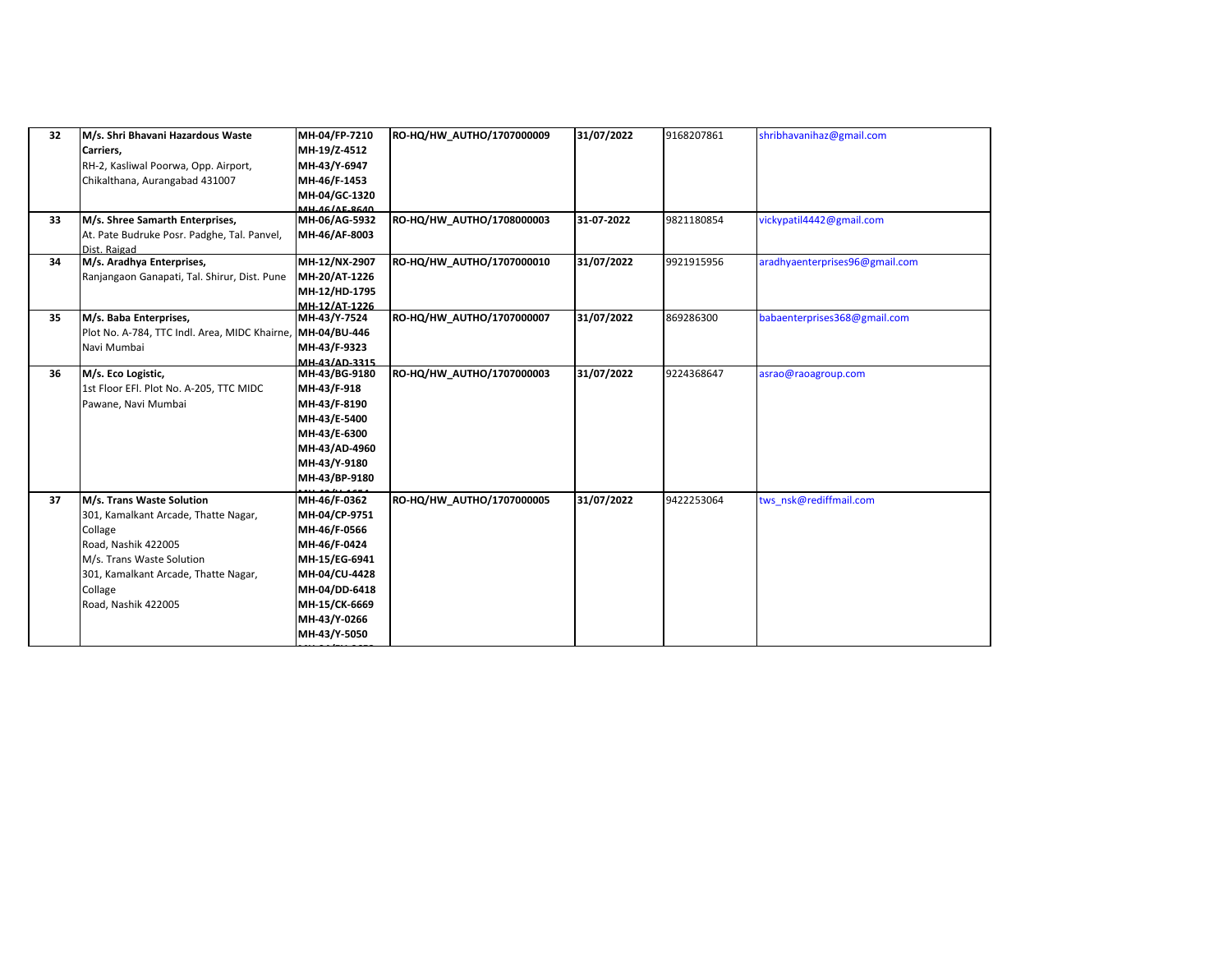| 38 | M/s. Jai Ambe Transport,                          | MH-04/CP-8821                  | RO-HQ/HW_AUTHO/1707000008 | 31/07/2022 | 9764853731   | accounts@dayalubricants.com   |
|----|---------------------------------------------------|--------------------------------|---------------------------|------------|--------------|-------------------------------|
|    | Plot No. 11, Survey No. 84, Sativali Road,        | MH-19/Z-3559                   |                           |            |              |                               |
|    | Waliv, Pharta, Village Waliv, Vasai E, Dist.      | MH-19/Z-3087                   |                           |            |              |                               |
|    | Palghar                                           | MH-04/EL-6056                  |                           |            |              |                               |
|    |                                                   | MH-04/DD-3284                  |                           |            |              |                               |
|    |                                                   | MH-04/FJ-3717                  |                           |            |              |                               |
|    |                                                   | MH-04/EY-8128                  |                           |            |              |                               |
|    |                                                   | MH-04/AL-1557                  |                           |            |              |                               |
|    |                                                   | MH-04/EB-0374                  |                           |            |              |                               |
|    |                                                   | MH-04/AL-1655                  |                           |            |              |                               |
|    |                                                   | MH-04/FJ-3713                  |                           |            |              |                               |
|    |                                                   | MH-04/EB-9532                  |                           |            |              |                               |
| 39 | M/s. Vaishnavi Transport,                         | MH-43/Y-5654                   | RO-HQ/HW_AUTHO/1707000004 | 31/07/2022 | 9324628537   | ravindradalvi1980@gmail.com   |
|    | Bhavani Complex, Shop No. 08, P. No. 68,          |                                |                           |            |              |                               |
|    | Sector 19. Vashi. Navi Mumbai                     |                                |                           |            |              |                               |
| 40 | M/s. K P Transports Pvt. Ltd.                     | MH-14/EM-1014                  | RO-HQ/HW_AUTHO/1708000009 | 31/07/2022 | <b>NA NA</b> |                               |
|    | K P House, Plot No. BG/SE/5/1/1A, Near            | MH-14/EM-0359                  |                           |            |              |                               |
|    | MPML Depot, Nehru Nagar, MIDC Bhosari,            |                                |                           |            |              |                               |
| 41 | Pune<br>M/s. Jai Bhavani Hazardous Waste Carriers | MH-04/GC-1570                  | RO-HQ/HW_AUTHO/1708000002 | 31/07/2022 | 9209090303   | jaibhavanihaz@gmail.com       |
|    | LIG-1/B-40, 05, N-2, CIDCO, Dist. Aurangabad      | MH-18/AA-0585                  |                           |            |              |                               |
|    | 431001                                            | MH-13/R-3760                   |                           |            |              |                               |
|    |                                                   | MH-20/AT-3276                  |                           |            |              |                               |
|    |                                                   |                                |                           |            |              |                               |
| 42 | M/s. Shree Samarth Enterprises,                   | MH-06/AG-5932                  | RO-HQ/HW_AUTHO/1708000003 | 31/07/2022 | 9821180854   | vickypatil4442@gmail.com      |
|    | At. Pate Budruke Posr. Padghe, Tal. Panvel,       | MH-46/AF-8003                  |                           |            |              |                               |
|    | Dist. Raigad                                      |                                |                           |            |              |                               |
| 43 | M/s. M. R. Trading Co.                            | MH-04/CU-4613                  | RO-HQ/HW_AUTHO/1708000008 | 31/07/2022 | 9869146970   | mrtradingco76@gmail.com       |
|    | Sr. No. 76, Godown No. 17, Uttarshiv,             |                                |                           |            |              |                               |
|    | Goteghar, Chaudhary Weght Bridge, Mumbra          |                                |                           |            |              |                               |
|    | Panvel Road, Dist, Thane                          |                                | RO-HQ/HW_AUTHO/1708000004 |            |              |                               |
| 44 | M/s. Ichalkaranji Textile C.E.T.P. Ltd.           | MH-09/CV-3045<br>MH-09/CU-3045 |                           | 31/07/2022 | 0230-2422242 | cetp.ich@gmail.com            |
|    | Lal Nagar, Near Niramay Hospital,<br>Ichalkaranii |                                |                           |            |              |                               |
| 45 | M/s. Nikhil Transport,                            | MH-43/E-141                    | RO-HQ/HW_AUTHO/1708000005 | 31/04/2024 | 7875464247   | rushikeshkamble7066@gmail.com |
|    | A/p. Yeshella Park, Tal. Kagal, Dist. Kolhapur    | MH-10/Z-2844                   |                           |            |              |                               |
|    |                                                   | MH-09/L-6982                   |                           |            |              |                               |
|    |                                                   | MH-09/BC-7554                  |                           |            |              |                               |
|    |                                                   | MH-09/BC-7800                  |                           |            |              |                               |
|    |                                                   | <b>MH_00/RC_8400</b>           |                           |            |              |                               |
| 46 | M/s. Devshree Transport,                          | MH-06/K-2811                   | RO-HQ/HW_AUTHO/1708000001 | 31/07/2022 | 9623977811   | devshreetransport@gmail.com   |
|    | A/p. Kodoli, Tal. Panhala, Dist. Kolhapur         |                                |                           |            |              |                               |
| 47 | M/s. Bhakti Labour Supplier and Contractor        | MH-46/F-4071                   | RO-HQ/HW_AUTHO/1708000007 | 31/07/2022 | 9822349681   | saisrishtitraders06@gmail.com |
|    | 03, Maruti Darshan Building, Behind               | MH-04/F-4603                   |                           |            |              |                               |
|    | Dandekar                                          | MH-04/EL-1566                  |                           |            |              |                               |
|    | Clinic, Line Ali, Panvel 410206                   | MH-43/E-6132                   |                           |            |              |                               |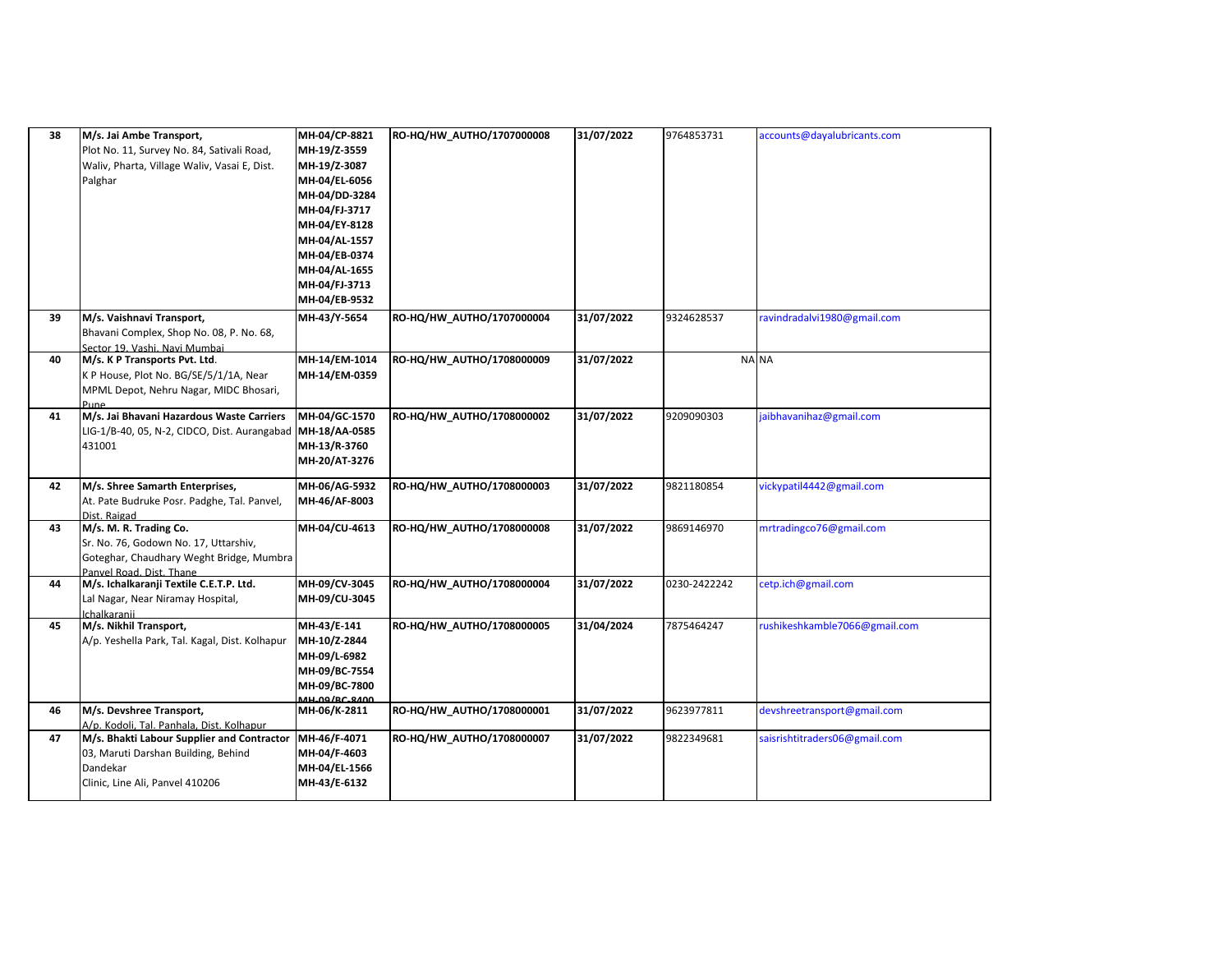| 48 | M/s. Saisrishti Enterprises,<br>102 Prathamesh Bldg. 1st Floor, Opp.<br>Rasayani Police Station, MIDC Patalganga,<br>Dist. Raigad | MH-04/BG-38<br>MH-04/FU-1091                                                      | RO-HQ/HW_AUTHO/1708000006 | 31/07/2022 | 9822349681     | saisrishtienterprises@gmail.com |
|----|-----------------------------------------------------------------------------------------------------------------------------------|-----------------------------------------------------------------------------------|---------------------------|------------|----------------|---------------------------------|
| 49 | M/s. Swastik Enterprises,<br>Sheetal Nagar, J.M.M. Road,<br>Opp.Jungleshwar<br>Mandir, Salfa, Ghatkonar (W) Mumbai                | MH-11/M-3575                                                                      | RO-HQ/HW_AUTHO/1708000024 | 31/07/2022 | 9820028558     | bhanushalirajesh0@gmail.com     |
| 50 | M/s. Guru Datta Transport,<br>Office No. 122, Vindhya Commercial Plot No.<br>11, Sector 01, Kharghar, Navi Mumbai                 | MH-04/CP-2509                                                                     | RO-HQ/HW_AUTHO/1708000022 | 31-08-2022 | 9699996961     | rajeshkalaje111@gmail.com       |
| 51 | M/s. Subhash Enterprises,<br>S. No. 8, Taljai Pathar, Dhankawadi, Pune                                                            | MH-12/AU-5918                                                                     | RO-HQ/HW_AUTHO/1708000022 | 31-08-2022 | 9421246666     | transpo5918@gmail.com           |
| 52 | M/s. Jay Santoshi Maa Trading Co.<br>S. No. 103, Nehru Nagar, Pimpri, Dist. Pune<br>411018                                        | MH-14/BJ-5656                                                                     | RO-HQ/HW_AUTHO/1708000022 | 31-08-2022 | 9823160116     | ΝA                              |
| 53 | M/s. Mercury Sales,<br>Shop No. 45, Village Paiki, Shil, Dist. Thane                                                              | MH-04/CU-0526                                                                     | RO-HQ/HW_AUTHO/1708000020 | 31-08-2022 | 9820825622     | merscrap 2006@gmail.com         |
| 54 | M/s. Sai Waste Transport,<br>46, Vandevsheri, Kolaki, Tal. Phaltan, Dist.<br>Satara                                               | MH-42/T-0063<br>MH-11/AL-7217                                                     | RO-HQ/HW_AUTHO/1708000018 | 31-08-2022 | 9766562950     | saiwastetransport16@gmail.com   |
| 55 | M/s. Techno Associates & Co.<br>Plot No. 10, Opp. ShriramMadhyamikVidalay,<br>Laxmi Nagar, Mehrun, Dist. Jalgaon                  | MH-19/Z-3865<br>MH-20/BT-1962                                                     | RO-HQ/HW_AUTHO/1708000023 | 31-08-2022 | 9970919500     | technoskytouching@gmail.com     |
| 56 | M/s. Shahzad Scrap Traders,<br>Shop No. B-30, DPK Compound, Khairani RD,<br>Sakinaka. Mumbai 400072                               | MH-12/HD-0931                                                                     | RO-HQ/HW_AUTHO/1708000018 | 31-08-2022 | 9004814898     | shahzadscrap30@gmail.com        |
| 57 | M/s. Kapil Multi Services,<br>Gut No. 242, Ghanegaon, TQ; Gangapur, Dist.<br>Aurangabad 431136                                    | MH-20/CT-6575                                                                     | RO-HQ/HW_AUTHO/1708000016 | 31-08-2022 | 0240-2553176   | kapilmultiservices@gmail.com    |
| 58 | M/s. Muskan Enterprises<br>Gat No. 75, Dehu Alandi Road, Near Fine<br>Weight Bridge, River Residency Road,<br>Chikhali Pune       | MH-14/CP-4264<br>MH-14/DM-4264<br>MH-14/GU-4264                                   | RO-HQ/HW AUTHO/1804000008 | 30-04-2023 | 9822550454     | muskanenterprises86@gmail.com   |
| 59 | M/s. Industrial Esters & Chemicals Pvt. Ltd.<br>Plot No. A-10, MIDC Industrial Area,<br>Ambernath, Dist. Thane                    | MH-05/K-9066<br>MH-05/K-9074<br>MH-05/K-9073                                      | RO-HQ/HW_AUTHO/1708000014 | 31-08-2022 | 91-22-25011359 | industrial esters@yahoo.co.in   |
| 60 | M/s. Om Sai Roadways,<br>Kunjir Building Kasarwadi, Pune 411034                                                                   | MH-14/CP-0008<br>MH-12/EQ-8071<br>MH-06/AC-8701<br>MH-12/HD-1177<br>MH-12/F7-9037 | RO-HQ/HW_AUTHO/1709000001 | 31/04/2024 | 8888039990     | kunjirdeepak289@gmail.com       |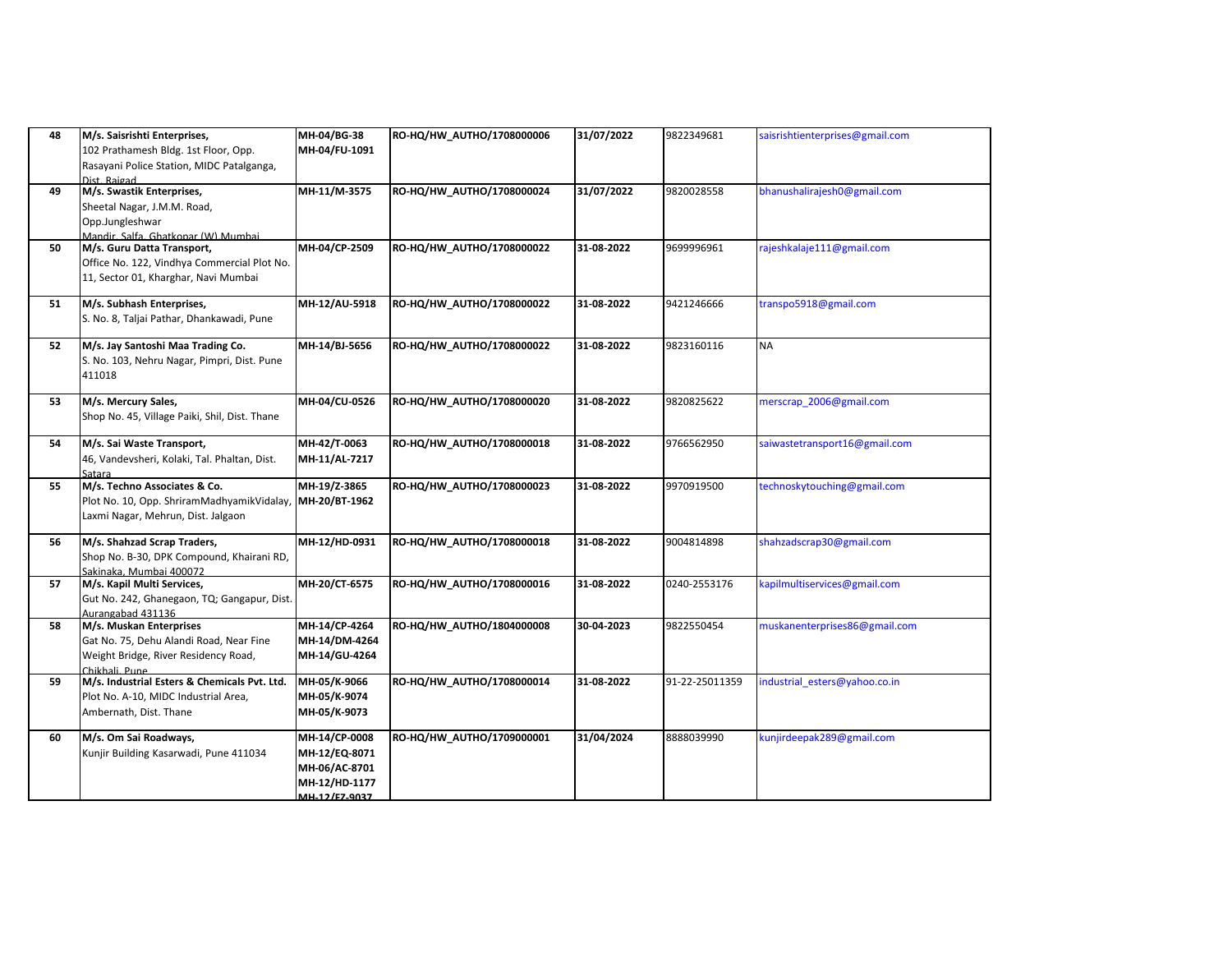| 61<br>62 | M/s. Bhavani Haz-Chem Waste Carriers<br>1, Shiv Shakti Shopping Complex, Plot No. 5A, MH-48/T-7152<br>Sion Trombay Road, Near Wassan<br>Automobiles, Chembur, Mumbai 400071<br>M/s. Sulaki Chemicals Pvt. Ltd. | MH-43/Y-4657<br>MH-43/Y-7837<br>MH-43/Y-7947<br>MH-43/RP-3177<br>MH-08/H-1814                                      | RO-HQ/HW_AUTHO/1709000002<br>RO-HQ/HW_AUTHO/1709000003 | 30/09/2022<br>30/09/2022 | 9820054356<br>2356272713 | vbhavanihazchem@hotmail.com<br>milind2115@gmail.com |
|----------|----------------------------------------------------------------------------------------------------------------------------------------------------------------------------------------------------------------|--------------------------------------------------------------------------------------------------------------------|--------------------------------------------------------|--------------------------|--------------------------|-----------------------------------------------------|
|          | C-33/34, Lote MIDC, Tal, Khed, Dist. Ratnagiri<br>415722                                                                                                                                                       |                                                                                                                    |                                                        |                          |                          |                                                     |
| 63       | M/s. Dhavir Enterprises<br>AT- & Post Roth Khurd, Tal. Roha, Dist.<br>Raigad                                                                                                                                   | MH-06/BD-1106<br>MH-06/BD-1107<br>MH-06/BD-1297<br>MH-40/N-1297<br>MH-06/AQ-3043<br>MH-06/AQ-9920<br>MH-06/BD-1105 | RO-HQ/HW_AUTHO/1709000004                              | 30/09/2022               | 9271531165               | dineshmore3@gmail.com                               |
| 64       | M/s. Varadvinayak Enterprises<br>At. Savroli, Tal. Khalapur, Dist. Raigad                                                                                                                                      | MH-43/U-318<br>MH-46/BB-4590                                                                                       | RO-HQ/HW_AUTHO/1709000006                              | 31/03/2022               | 9975252561               | chile.rakesh@yahoo.com<br>chilerakesh@yahoo.com     |
| 65       | M/s. Gauri Enterprises,<br>Shop No. 23, Balaji Complex, Nr. Kajal Petrol<br>Pump & Vithalwadi New Bridge, Ulhasnagar<br>No. 3. Dist. Thane                                                                     | MH-04/DS-8254<br>MH-43/U-4733                                                                                      | RO-HQ/HW AUTHO/1709000005                              | 31-08-2023               | 9321721113               | dayanandsingh514@gmail.com                          |
| 66       | M/s. Sahyadri Enterprises,<br>001, Om shubh Ashish, C Wing, Katrap Road,<br>Badlapur East. Dist. Thane 421501                                                                                                  | MH-05/BD-297                                                                                                       | RO-HQ/HW AUTHO/1709000007                              | 30/09/2022               |                          |                                                     |
| 67       | M/s. Dattakrupa Transport<br>A/p-Pingalsai, Tal-Roha, Dist-Raigad                                                                                                                                              | MH-06/AC-7776<br>MH-06/AQ-9392<br>MH-06/AQ-7855<br>MH-06/BD-7776<br>MH-06/BW-7775<br><b>MH_06/RW_7778</b>          | RO-HQ/HW AUTHO/1910000011                              | 30/09/2022               | 9921984959               | pramodada123@gmail.com                              |
| 68       | M/s. Shri Somjai Mata Transport,<br>Chambharkhind, Tal. Mahad, Dist. Raigad                                                                                                                                    | MH-12/Q-2005                                                                                                       | RO-HQ/HW_AUTHO/1710000020                              | 31-07-2022               | 9158253863               | shrisomjaitrans@gmail.com                           |
| 69       | M/s. Paras Transport Company<br>680/5, Dwarka Niwas, Landewadi, Bhosari,<br>Pune 411039                                                                                                                        | MH-14/AH-6865<br>MH-12/FC-8655<br>MH-12/HD-283                                                                     | RO-HQ/HW_AUTHO/1710000007                              | 31-10-2022               | 9822500833               | sugan.rajpurohit@gmail.com                          |
| 70       | M/s. Jai Bhadra Transport,<br>H.No.20, S.No.69, Jaibhavani Nagar.<br>Aurangabad                                                                                                                                | MH-20/CT-6417<br>MH-20/BT-8251                                                                                     | RO-HQ/HW AUTHO/1710000013                              | 31-10-2022               | 82084933337              | jbhadraenterprises@gmail.com                        |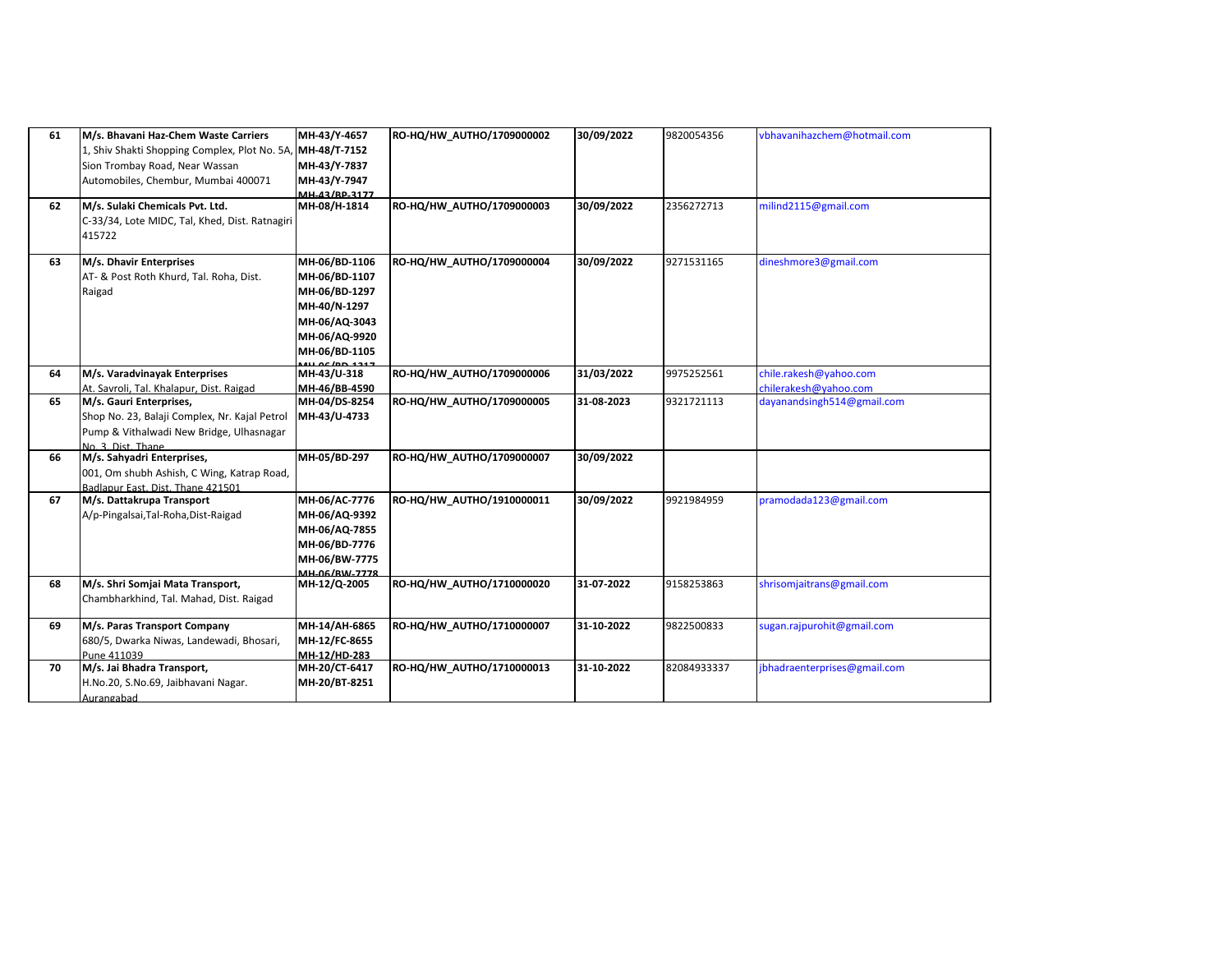| 71 | M/s. Jai Ambe Enviro Care Co.               | MH-46/F-5099  | RO-HQ/HW_AUTHO/17100000008 | 31-10-2022 | 9833701599 | bcpatil1599@gmail.com                  |
|----|---------------------------------------------|---------------|----------------------------|------------|------------|----------------------------------------|
|    | At Post Tondare, Tal. Panvel, Dist. Raigad  | MH-46/F-5199  |                            |            |            |                                        |
|    |                                             | MH-06/AC-4299 |                            |            |            |                                        |
|    |                                             | MH-06/AC-9939 |                            |            |            |                                        |
|    |                                             | MH-06/AC-9407 |                            |            |            |                                        |
|    |                                             | MH-06/AC-3199 |                            |            |            |                                        |
|    |                                             | MH-46/F-4399  |                            |            |            |                                        |
|    |                                             | MH-46/AF-3099 |                            |            |            |                                        |
|    |                                             | MH-46/AR-9699 |                            |            |            |                                        |
|    |                                             | MH-46/AR-0599 |                            |            |            |                                        |
|    |                                             | MH-46/AR-7699 |                            |            |            |                                        |
| 72 | M/s. Lucky Steel                            | MH-15/EG-4612 | RO-HQ/HW_AUTHO/17100000004 | 31-10-2022 | 9869146970 | luckysteel1173@gmail.com               |
|    | 11/73, Virat Nagar, Satpur Ambad Link Road  | MH-14/V-9887  |                            |            |            |                                        |
|    | Satpur. Nashik                              | MWU-3939      |                            |            |            |                                        |
| 73 | M/s. Arti Enterprises                       | MH-14/V-1710  | RO-HQ/HW_AUTHO/17100000005 | 31-03-2024 | 9822785243 | aartienterprises54@gmail.com           |
|    | Survey No. 180, Kudalwadi, Chikhali, Dist.  | MH-16/B-2624  |                            |            |            |                                        |
|    | Pune 411062                                 | MH-16/B-915   |                            |            |            |                                        |
|    |                                             | MH-14/GU-8570 |                            |            |            |                                        |
| 74 | M/s. Meraj Traders,                         | MH-15/EG-2857 | RO-HQ/HW_AUTHO/17100000023 | 31-07-2022 | 7972565331 | merajtraders@gmail.com                 |
|    | Plot No. 38, S. No. 38/2A, Ajmeri Nagar,    |               |                            |            |            |                                        |
|    | Satpur Ambad Link Road, Dist. Nashik 422010 |               |                            |            |            |                                        |
| 75 | M/s. Shree Ganesh Transport                 | MH-04/EB-7800 | RO-HQ/HW_AUTHO/17100000006 | 31-10-2022 | 9819395066 | geetabhoirsgt@gmail.com                |
|    | Gajanan Palace, Dr. Floor, Balkum Pada, No. | MH-04/EL-7800 |                            |            |            |                                        |
|    | 3, Thane Waste                              | MH-04/GC-7800 |                            |            |            |                                        |
|    |                                             | MH-04/HS-7800 |                            |            |            |                                        |
|    |                                             | MH-04/C-5723  |                            |            |            |                                        |
| 76 | M/s. Shree Sadgurukrupa Transport,          | MH-08/W-8425  | RO-HQ/HW_AUTHO/17100000022 | 30-09-2022 | 8087591894 | bhushanamber2017@gmail.com             |
|    | A.p Awashi Ganesh Nagar, Awashi, Tal. Khed, |               |                            |            |            |                                        |
|    | Dist. Ratnagiri 415722                      |               |                            |            |            |                                        |
| 77 | M/s. Juhi Enterprises                       | MH-04/GF-7800 | RO-HQ/HW_AUTHO/17100000009 | 31-10-2022 | 9819395003 | bhanudasje@gmail.com                   |
|    | Gajanan Palace, Gr. Floor, Balkum Pada No.  | MH-04/HY-7800 |                            |            |            |                                        |
|    | 3. Thane Waste                              |               |                            |            |            |                                        |
| 78 | M/s. Skylube Corporation                    | MH-04/GF-3600 | RO-HQ/HW_AUTHO/17100000011 | 31-10-2022 | 9820286339 | skyluben@yahoo.com                     |
|    | Shop No. 43, Benjamin Compound Shastri      | MH-03/CD-250  |                            |            |            |                                        |
|    | Nagar, Opp Kala Godown Kurla Kalina Road,   |               |                            |            |            |                                        |
|    | Chunabatti, Santacruz (W), Mumbai           |               |                            |            |            |                                        |
| 79 | M/s. Om Sai Roadlines,                      | MH-19/Z-3758  | RO-HQ/HW_AUTHO/17100000011 | 31-10-2022 |            | NA umeshghuge1704@gmail.com            |
|    | H.No.497, S.No.441, Jai Jawan Chowk,        | MH-06/AQ-6580 |                            |            |            |                                        |
|    | Mehrun, Jalgaon                             |               |                            |            |            |                                        |
| 80 | M/s. Shree Laxmi Transport,                 | MH-12/Q-9696  | RO-HQ/HW_AUTHO/17100000014 | 31-10-2022 | 9850889696 | shreemangalmurtienterprises96@gmail.co |
|    | A/p:-Ranjangaon Ganpati, Tal-Shirur Dist-   | MH-12/HD-9798 |                            |            |            |                                        |
|    | Pune                                        |               |                            |            |            |                                        |
| 81 | M/s. Balaji Transport,                      | MH-10/A-9737  | RO-HQ/HW_AUTHO/17100000021 | 30-09-2022 | 8087591894 | gaurav66enterprises@gmail.com          |
|    | A/p. Awashi, Tal. Khed, Dist. Ratnagiri     |               |                            |            |            |                                        |
|    | 415722                                      |               |                            |            |            |                                        |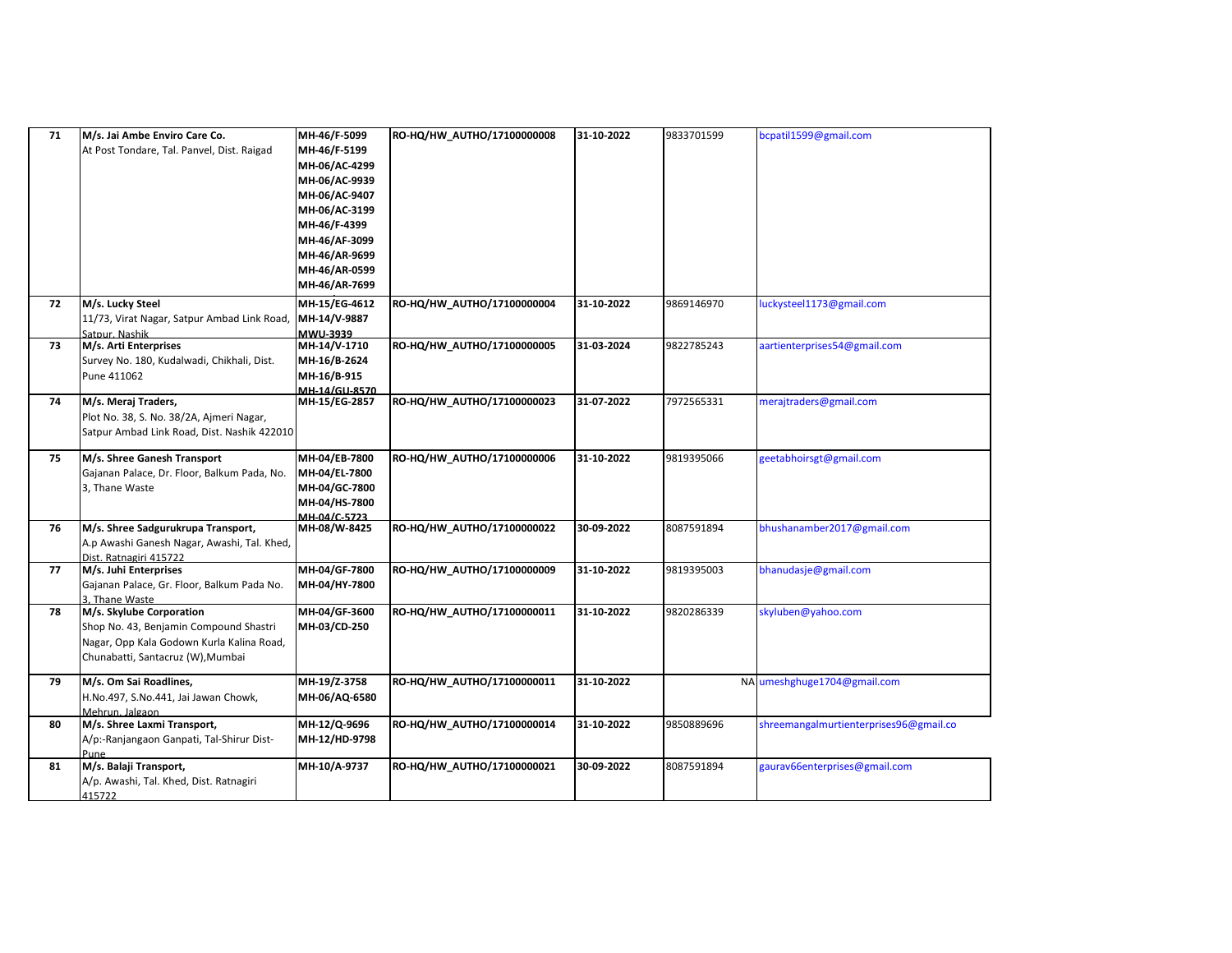| 82 | M/s. Samarth Transport                                              | MH-11/AL-3269                 | RO-HQ/HW_AUTHO/17100000023 | 31-07-2022 | 9305229222 | rahuljadhav075@gmail.com     |
|----|---------------------------------------------------------------------|-------------------------------|----------------------------|------------|------------|------------------------------|
|    | Shop No.4 & 5, Vishal Complex, Mukadawadi,                          | MH-10/Z-4201                  |                            |            |            |                              |
|    | Kurkumbh Pune Solapur Higway, Tal. Daund,                           | MH-11/AL-4078                 |                            |            |            |                              |
|    | Dist. Pune                                                          | MH-04/DD-0298                 |                            |            |            |                              |
|    |                                                                     | MH-04/EY-5806                 |                            |            |            |                              |
|    |                                                                     | MH-04/EC-2636                 |                            |            |            |                              |
| 83 | M/s. Shivkripa Transport                                            | MH-06/AQ-5973                 | RO-HQ/HW_AUTHO/17110000004 | 30-11-2022 | 7710055581 | nitindesai6253@gmail.com     |
|    | Nangalwadi Highway, Mumbai Goa Highway,                             | MH-06/BD-0928                 |                            |            |            |                              |
|    | MIDC Corner. Mahad. Raigad                                          |                               |                            |            |            |                              |
| 84 | M/s. S. P. Enterprises                                              | MH-04/AL-2050                 | RO-HQ/HW_AUTHO/17110000007 | 30-11-2022 | 9370619764 | railkarpramod@gmail.com      |
|    | 11, Shrikrupa Bldg. Ress (Bhatwadi), Opp.                           | MH-04/F-6238                  |                            |            |            |                              |
|    | Mehara Niwas, Po. Mohopada, Tal. Khalapur,                          |                               |                            |            |            |                              |
|    | Dist, Raigad                                                        |                               |                            |            |            |                              |
| 85 | M/s. Deo Roadways                                                   | MH-14/AS-7855                 | RO-HQ/HW_AUTHO/17110000006 | 30-11-2022 | 9168664846 | ryp.pawar@gmail.com          |
|    | B-S/6, Suryodaya Complex, Chinchwad, Dist.                          | MH-14/AS-9455                 |                            |            |            |                              |
| 86 | Pune 411019<br>M/s. North East Lubrica Pvt. Ltd.                    | MH-14/AS-8455<br>MH-08/K-8515 | RO-HQ/HW_AUTHO/17110000009 | 30-11-2022 | 9821088670 | javed@nelubrica.com          |
|    |                                                                     |                               |                            |            |            |                              |
|    | Survey No. 404, Abhitghar Village, Tal. Wada,<br>Dist. Thane 421303 | MH-06/K-4786                  |                            |            |            |                              |
| 87 | M/s. Kulshwamini Roadways                                           | MH-12/HD-5205                 | RO-HQ/HW_AUTHO/17110000002 | 30-11-2022 | 9921868888 | pravin44priya@gmail.com      |
|    | A-603, Phase- I, A Wing, Plot No. PL- 51 to                         | MH-12/HD-0764                 |                            |            |            |                              |
|    | 59, CDC, Nakshtra, PCNTD, Pune                                      | MH-14/GD-8688                 |                            |            |            |                              |
|    |                                                                     | MH-12/HD-5195                 |                            |            |            |                              |
|    |                                                                     | MH-12/FZ-7927                 |                            |            |            |                              |
|    |                                                                     | MH 14/CD 8042                 |                            |            |            |                              |
| 88 | M/s. Krish Auto Power (I) Pvt. Ltd.                                 | MH-14/CP-8855                 | RO-HQ/HW_AUTHO/17110000008 | 30-11-2022 | 9011037117 | ryp.pawar@yahoo.com          |
|    | Gat No. 1427, 1, 2, Shikrapur, Tal. Shirur,                         |                               |                            |            |            |                              |
|    | Dist. Pune                                                          |                               |                            |            |            |                              |
| 89 | M/s. Sirajuddin Bashir Khan                                         | MH-43/AD-8345                 | RO-HQ/HW AUTHO/B-954       | 31-12-2022 | 9987438057 | sirajmt69@gmail.com          |
|    | D-410, Dosti Regency, CHSD Souza Nagar                              | MH-01/BR-1022                 |                            |            |            |                              |
|    | Complex, 9 ft Road, Saki Naka, Mumbai                               |                               |                            |            |            |                              |
| 90 | 400072<br>M/s. Shree Balaji Enterprises,                            | MH-05/K-9996                  | RO-HQ/HW_AUTHO/18030000011 | 31-03-2023 | 9930452924 | mahadevsfulse@gmail.com      |
|    | 604, Bldg No. E-3, Royal Park, Navare Nagar,                        | MH-05/AM-2297                 |                            |            |            |                              |
|    | Ambernath (East) 421501                                             | MH-05/AM-442                  |                            |            |            |                              |
|    |                                                                     | MH-46/F-1030                  |                            |            |            |                              |
| 91 | M/s. Square Chemicals                                               | MH-05/AM-120                  | RO-HQ/HW_AUTHO/18030000004 | 31-03-2023 | 9422662336 | square.chemicals26@yahoo.com |
|    | Plot No. A-61, Industrial Area, MIDC,                               | MH-05/DK-120                  |                            |            |            |                              |
|    | Badlapur                                                            |                               |                            |            |            |                              |
| 92 | M/s. National Enterprises                                           | MH-04/GC-2712                 | RO-HQ/HW_AUTHO/18030000012 | 31-03-2023 | 9833428570 | crimsoneleven@yahoo.com      |
|    | Plot No. K/1, 2, 3, S. No. 69, Vill. Pimpre,                        | MH-04/FJ-3750                 |                            |            |            |                              |
|    | Near                                                                | MH-04/EB-3145                 |                            |            |            |                              |
|    | Ekla Weigh Bridge, Mumbra Panvel Road, Tal.                         |                               |                            |            |            |                              |
|    | & Dist. Thane 400612                                                |                               |                            |            |            |                              |
| 93 | M/s. Smit-Raj Roadlines                                             | MH-06/BD-1059                 | RO-HQ/HW_AUTHO/18030000010 | 31-03-2023 | 9604745573 | suhas.mahamunkar88@gmail.com |
|    | At- Kalji, Post. Birwadi, Tal. Mahad, Dist.                         |                               |                            |            |            |                              |
|    | Raigad 402302                                                       |                               |                            |            |            |                              |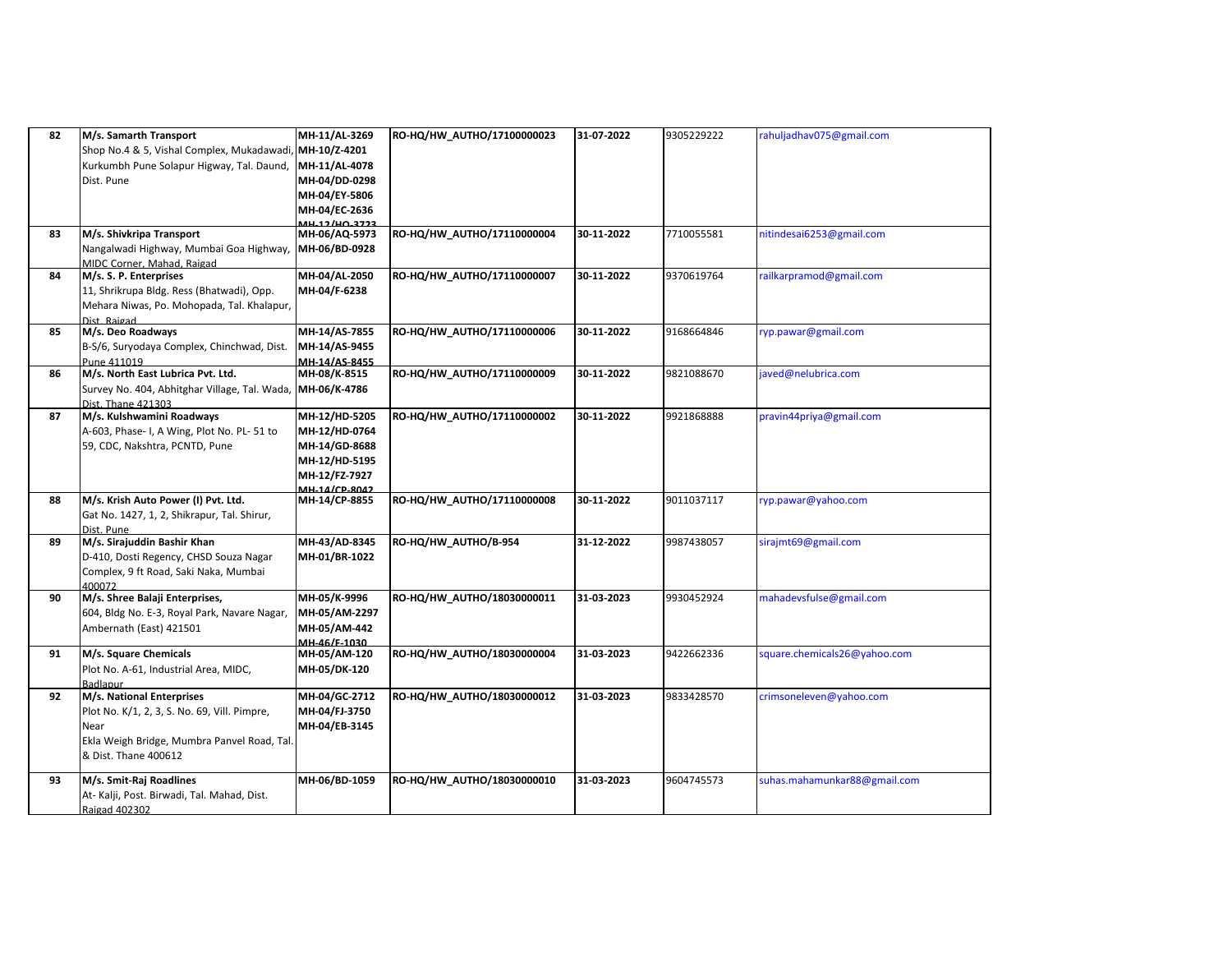| 94  | M/s. Techno Associates & Co.<br>Plot No. 10, Opp. Shriram Madhyamik<br>Vidvalav, Laxmi Nagar, Mehrun, Jalgaon                                  | MH19/Z-3646<br>MH-28/B-7906                   | RO-HQ/HW_AUTHO/18030000013 | 31-03-2023 | 9970919500 | technoskytouching@gmail.com             |
|-----|------------------------------------------------------------------------------------------------------------------------------------------------|-----------------------------------------------|----------------------------|------------|------------|-----------------------------------------|
| 95  | M/s. Azmat Ali & Co.<br>Plot No. 45, Shop No. 9, Near Village Dahisar<br>Mori, Dist. Thane                                                     | MH-43/Y-3327                                  | RO-HQ/HW_AUTHO/18030000015 | 31-03-2023 | 9892451394 | azmatalicompany@gmail.com               |
| 96  | M/s. Sahara Steels,<br>Shop No. 20, Uttar Shiv Ghote Ghar, Deluxe<br>Compound, Near Choudhary Weigh Bridge,<br>Mumbai Panvel Road, Dist. Thane | MH-04/FJ-7732                                 | RO-HQ/HW_AUTHO/18030000017 | 31-03-2023 | 9619102149 | saharasteels@yahoo.co.in                |
| 97  | M/s. Suresh & Sons<br>Gat No. 51, Vill. Area, Waluj, Aurangabad                                                                                | MH-19/J-3336<br>MH-20/DE-3336                 | RO-HQ/HW_AUTHO/18030000016 | 31-03-2023 | 9822331741 | sureshsons99@gmail.com                  |
| 98  | M/s. S. K. Naik and Sons<br>50/51, Narhe Village, Industrial area, Tal.<br>Haveli. Dist. Pune 411041                                           | MH-12/FZ-7222                                 | RO-HQ/HW_AUTHO/18030000018 | 31-03-2023 | 9850044488 | sknaik andsons@rediffmail.com           |
| 99  | M/s. Standard Enterprises<br>Ramkrishna Apartment, 1st Floor, Flat No. 2,<br>C. K. Hall, Kharkar ali, Court Naka, Thane                        | MH-48/T-7394                                  | RO-HQ/HW_AUTHO/18030000021 | 31-03-2023 | 9223399373 | nmcc.scc@gmail.com                      |
| 100 | M/s. Galaxy Surfactants Ltd.<br>M-3, MIDC Tarapur, Dist. Thane                                                                                 | MH-04/P-530<br>MH-04/CP-8689                  | RO-HQ/HW_AUTHO/18030000022 | 31-03-2024 | 9923585099 | ramakant.chaudhary@galaxysurfactants.co |
| 101 | M/s. Excellent Enviro<br>Plot No. D-52/18, MIDC Area Waluj,<br>Aurangabad 431136                                                               | MH-23-4256                                    | RO-HQ/HW_AUTHO/18030000023 | 31-03-2023 | 9970429991 | skamble1091@gmail.com                   |
| 102 | M/s. India Transport<br>Vidya Nagar, Opp. Parshuram Rolling Mill,<br>Chinchwad. Pune                                                           | MH-14/CP-8102<br>MH-14/EM-8104                | RO-HQ/HW_AUTHO/18030000014 | 31-03-2023 | 7020010710 | superlubes786@gmail.com                 |
| 103 | M/s. Nakoda Trading Co.<br>Gat No. 800, Vishnu Nagar, Pawarwasti,<br>Kudalwadi, Chikhali                                                       | MH-04/EY-2897                                 | RO-HQ/HW_AUTHO/18030000005 | 31-03-2023 | 982208607  | nakodatradingco@gmail.com               |
| 104 | M/s. Ahmednagar Oil Traders<br>Gala No. 03, Ameya Classic apartment, Near<br>Gogadevi Temple, Sarjepura, Tal. & Dist.<br>Ahmednagar            | MH-16/Q-6101                                  | RO-HQ/HW_AUTHO/18030000005 | 31-03-2023 | 9422239622 | dsnavgire@gmail.com                     |
| 105 | M/s. Bharat Enterprises<br>Gala No. 158, Hissa No. 1/A, Village<br>Uttarshiv, Ghotegaon, Thane Panvel Road,<br>Thane<br>100512                 | MH-04/CU6783<br>MH-04/GR-1061<br>MH-10/Z-4566 | RO-HQ/HW AUTHO/18030000020 | 31-03-2023 | 9863243032 | bharat.e2011@gmail.com                  |
| 106 | M/s. Laxmi Enterprises<br>House No. 409, At. Post. Tondre, Taloja<br>MIDC, Tal. Panyel, Dist. Raigad 410208                                    | MH-46/BB-6295                                 | RO-HQ/HW_AUTHO/18030000024 | 31-03-2023 | 8369337973 | ramnathpatil1030@gmail.com              |
| 107 | M/s. S. K. Transline<br>Gut No. 94, Opp. Steel, Paithan Road. Village<br>Chitegaon, Dist. Aurangabad                                           | MH-21/X-2622<br>MH-20/W-7458                  | RO-HQ/HW_AUTHO/18030000019 | 31-03-2023 | 9860579870 | sk.masud8800@gmail.com                  |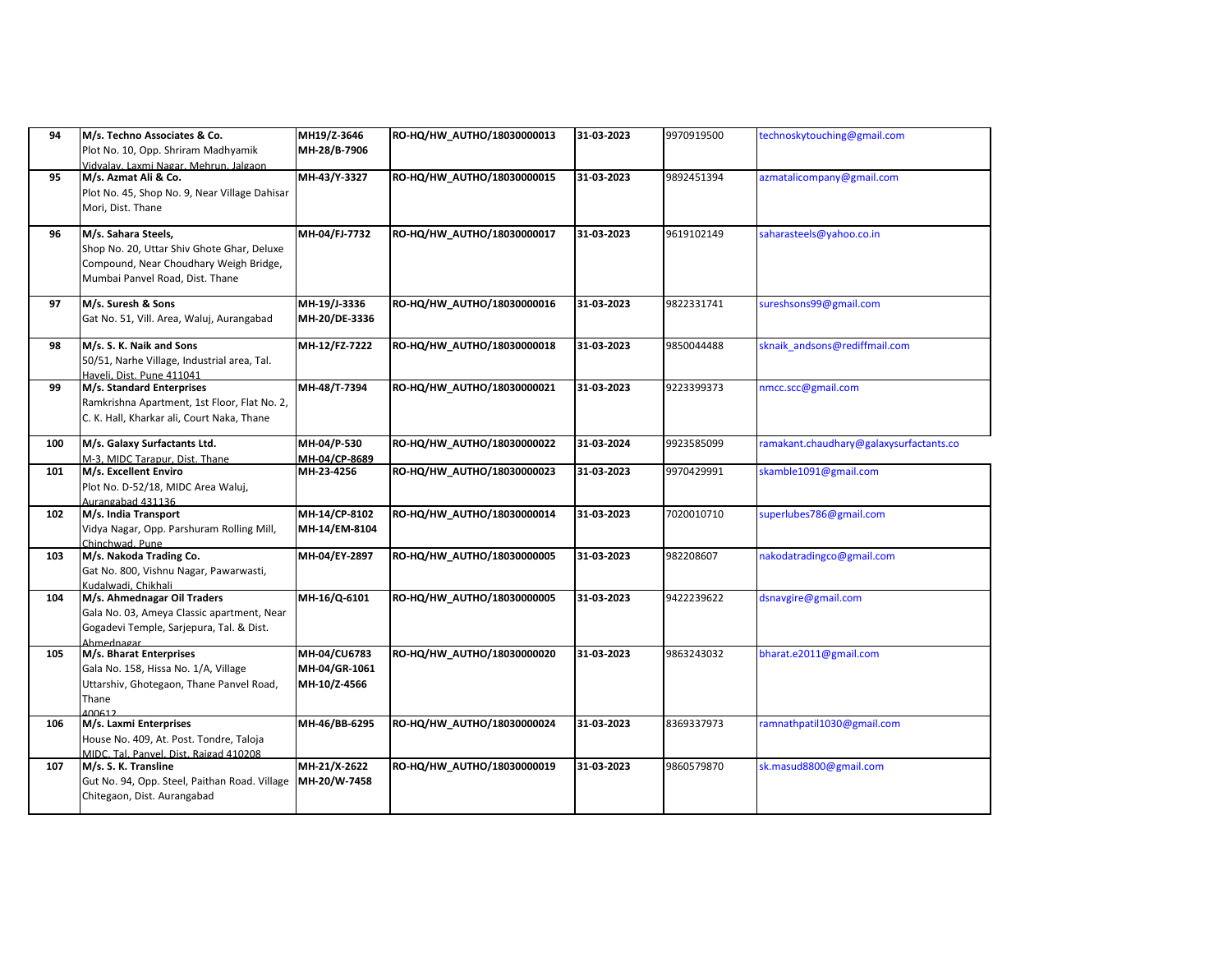| 108 | M/s. Subhani Enterprises                     | MH-43/F-9624         | RO-HQ/HW_AUTHO/18030000006 | 31-03-2023 | 9324614113 | subhanienterprises@gmail.com   |
|-----|----------------------------------------------|----------------------|----------------------------|------------|------------|--------------------------------|
|     | S. No. 255/11, H. No.9, Gosla Compound       | MH-12/HD-5023        |                            |            |            |                                |
|     | Gate                                         |                      |                            |            |            |                                |
|     | No. 1. Vill. Pimnri. Navi Mumhai.            |                      |                            |            |            |                                |
| 109 | M/s. A. R. S. Roadlines                      | MH-48/J-0508         | RO-HQ/HW_AUTHO/18030000007 | 31-03-2023 | 9869770717 | arsroadlines77@gmail.com       |
|     | Near SDV School, Airoli, Navi Mumbai         | MH-04/EB-9499        |                            |            |            |                                |
|     |                                              | MH-04/HD-4183        |                            |            |            |                                |
|     |                                              | MH-48/T-9788         |                            |            |            |                                |
| 110 | M/s. Niba Tek & Chemicals                    | MH-05/DK-1289        | RO-HQ/HW_AUTHO/18030000008 | 31-05-2023 | 9022212333 | kirankabra@nibatek.com         |
|     | 4A/401, Loard Shiva Paradise, Opp Birla      | MH-05/DK-1292        |                            |            |            |                                |
|     | Collage Road, Kalyan West                    | MH-05/AM-3025        |                            |            |            |                                |
|     |                                              | MH-05/AM-2729        |                            |            |            |                                |
|     |                                              | MH-04/GF-7928        |                            |            |            |                                |
|     |                                              | MH-05/AM-2553        |                            |            |            |                                |
|     |                                              | MH-05/AM-2614        |                            |            |            |                                |
|     |                                              | MH-05/AM-2921        |                            |            |            |                                |
|     |                                              | MH-05/AM-3180        |                            |            |            |                                |
|     |                                              | MH-05/AM-3403        |                            |            |            |                                |
|     |                                              | MH-05/AM-7928        |                            |            |            |                                |
|     |                                              | MH-06/BD-0609        |                            |            |            |                                |
|     |                                              | MH-05/DK-2282        |                            |            |            |                                |
|     |                                              | MH-05/AM-8814        |                            |            |            |                                |
|     |                                              | MH-05/DK-3554        |                            |            |            |                                |
|     |                                              | MH-05/DK-2282        |                            |            |            |                                |
|     |                                              | MH-05/AM-8814        |                            |            |            |                                |
|     |                                              | MH-05/DK-2846        |                            |            |            |                                |
|     |                                              | MH-05/DK-2847        |                            |            |            |                                |
|     |                                              | <b>MH-05/DK-5915</b> |                            |            |            |                                |
| 111 | M/s. Suraj Transport                         | MH-43/E-2363         | RO-HQ/HW_AUTHO/18030000009 | 31-03-2023 | 9323265363 | vilaschavan7030@rediffmail.com |
|     | NL-1A, 3:3, Annasaheb Patil Society, MGM     |                      |                            |            |            |                                |
|     | High School, Phase-II, Sector-8, Nerul, Navi |                      |                            |            |            |                                |
|     | Mumbai                                       |                      |                            |            |            |                                |
| 112 | M/s. Aaradhya Enterprises                    | MH-04/EB-1322        | RO-HQ/HW_AUTHO/18040000004 | 30-04-2023 |            | NA yatinpimple050582@gmail.com |
|     | Flat No. 304, Bldg. No. 7, C Wing, Srushthi, | MH-04/BG-0757        |                            |            |            |                                |
|     | <b>Bhoisar</b>                               |                      |                            |            |            |                                |
| 113 | M/s. Om Sai Roadline                         | MH-18/AA-8343        | RO-HQ/HW_AUTHO/18040000005 | 30-04-2023 |            | NA NA                          |
|     | A/p. Kapadame, Tal. & Dist. Dhule 424001     | MH-19/Z-4375         |                            |            |            |                                |
|     |                                              |                      |                            |            |            |                                |
| 114 | M/s. Dhruv Enterprises                       | MH-04/DD-0814        | RO-HQ/HW AUTHO/18040000006 | 30-04-2023 | 9766609687 | pankjyadav@gmail.com           |
|     | Flat No. 402, E Wing, Prakash Co Op HSG      |                      |                            |            |            |                                |
|     | Society. Vidva Nagar, Saravali, Tarapur      |                      |                            |            |            |                                |
| 115 | M/s. Disha Enterprises,                      | MH-04/EY-5726        | RO-HQ/HW_AUTHO/18040000007 | 30-04-2023 | 7517705571 | dishapatil1975@gmail.com       |
|     | Plot No. 54-D, At. Kumbhavali, Bhoisar,      |                      |                            |            |            |                                |
|     | Thane                                        |                      |                            |            |            |                                |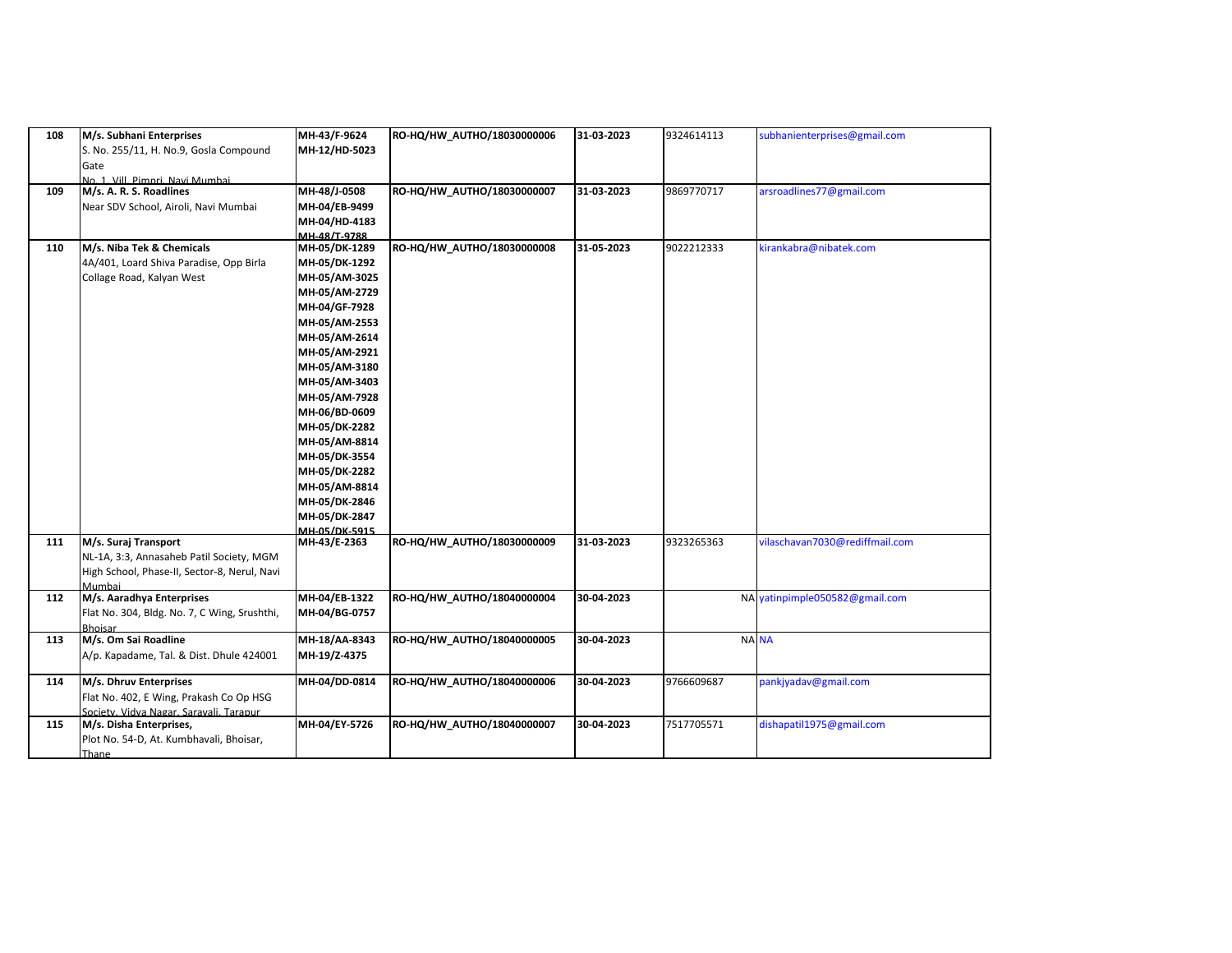| 116 | M/s. Hazardous Waste Management System MH-04/GR-8572                    |                               | RO-HQ/HW_AUTHO/18040000010 | 30-04-2023 | 9920708538 | gmdalvi26@gmail.com         |
|-----|-------------------------------------------------------------------------|-------------------------------|----------------------------|------------|------------|-----------------------------|
|     | 403/404, Paradise Tower, Opp. Alok Hotel,                               | MH-04/FJ-4957                 |                            |            |            |                             |
|     | Gokhale Road, Naupada, Thane 400602                                     | MH-04/DD-9788                 |                            |            |            |                             |
|     |                                                                         | MH-04/EL-8980                 |                            |            |            |                             |
|     |                                                                         |                               |                            |            |            |                             |
| 117 | M/s. Gore Trading Corporation                                           | MH-31/CB-3508                 | RO-HQ/HW_AUTHO/18060000006 | 31-05-2023 | 9372437748 | pramod.gore@ymail.com       |
|     | Gat No. 113, Laxmi Chowk, Chikhali, Dist.                               | MH-14/DM-5898                 |                            |            |            |                             |
|     | Pune                                                                    | MH-14/GU-348                  |                            |            |            |                             |
| 118 | M/s. Jay Transport and Services                                         | MH-16/AE-9820                 | RO-HQ/HW AUTHO/19100000003 | 31-05-2023 | 9970185309 | pravinbarwkar1982@gmail.com |
|     | Gat No. B-73, Kurkumbh, Tal. Daund, Dist.                               | MH-45/1501                    |                            |            |            |                             |
|     | Pune                                                                    | MH-11/AL-2021                 |                            |            |            |                             |
| 119 | M/s. Shree Bhairavnath Transport                                        | MH-48/AY-4792                 | RO-HQ/HW_AUTHO/18060000012 | 31-05-2023 | 9273330448 | repale.sandip@gmail.com     |
|     | Gala No. 10, Chhatrapati Shivaji Market,                                | MH-48/AY-8438                 |                            |            |            |                             |
| 120 | Chitralava, Bhoisar, Tal. & Dist. Palghar<br>M/s. Vasundhara Transport, | MH-48/AY-8708<br>MH-43/U-5244 | RO-HQ/HW_AUTHO/18060000011 | 31-05-2023 | 9987744207 | sonawanerd@rediffmail.com   |
|     | B-6/18/1.1, Sector 6, Near MSEB Office, CBD                             |                               |                            |            |            |                             |
|     | Belapur. Navi Mumbai                                                    | MH-43/BG-8655                 |                            |            |            |                             |
| 121 | M/s. Maharashtra Enviro Power Limited                                   | MH-12/HD-4136                 | RO-HQ/HW_AUTHO/18060000009 | 31-05-2023 | 9922901513 | asif.husain@smsl.co.in      |
|     | Plot No. P-56, MIDC Ranjangaon, Tal. Shirur,                            | MH-12/IT-8758                 |                            |            |            |                             |
|     | Dist, Pune 412220                                                       | MH-12/IT-8759                 |                            |            |            |                             |
|     |                                                                         | MH-12/AD-0166                 |                            |            |            |                             |
|     |                                                                         | MH-12/HD-4135                 |                            |            |            |                             |
|     |                                                                         | MH-12/GT-2430                 |                            |            |            |                             |
|     |                                                                         | MH-12/GT-2432                 |                            |            |            |                             |
|     |                                                                         | MH-12/JF-1115                 |                            |            |            |                             |
|     |                                                                         |                               |                            |            |            |                             |
|     |                                                                         | MH-12/IT-6995                 |                            |            |            |                             |
|     |                                                                         | MH-12/IT-6996                 |                            |            |            |                             |
|     |                                                                         | MH-12/IT-8760                 |                            |            |            |                             |
|     |                                                                         | MH-12/IT-8761                 |                            |            |            |                             |
|     |                                                                         | MH-12/IT-8762                 |                            |            |            |                             |
|     |                                                                         | MH-12/HD-1408                 |                            |            |            |                             |
|     |                                                                         | MH-12/FZ-9658                 |                            |            |            |                             |
|     |                                                                         | MH-12/QG-0133                 |                            |            |            |                             |
|     |                                                                         | MH-12/QG-0134                 |                            |            |            |                             |
|     |                                                                         | MH-12/QG-0135                 |                            |            |            |                             |
|     |                                                                         | MH-12/FC-8713                 |                            |            |            |                             |
|     |                                                                         | MH-12/FC-8714                 |                            |            |            |                             |
|     |                                                                         | MH-12/FC-6941                 |                            |            |            |                             |
|     |                                                                         | MH-12/FC-6944                 |                            |            |            |                             |
| 122 | M/s. Mauli Krupa Water Suppliers                                        | MH-34/A-3170                  | RO-HQ/HW_AUTHO/18060000009 | 31-05-2023 | 8483992111 | sanjayalshi9@gmail.com      |
|     | Hanuman ali Murbad                                                      |                               |                            |            |            |                             |
| 123 | M/s. Sainath Roadways                                                   | MH-04/CG-3137                 | RO-HQ/HW_AUTHO/18060000009 | 31-05-2023 | 9011703399 | sroadways@yahoo.com         |
|     | 402, Sai Drishti App. O.T. Section, Ulhasnagar-                         |                               |                            |            |            |                             |
|     |                                                                         |                               |                            |            |            |                             |
|     |                                                                         |                               |                            |            |            |                             |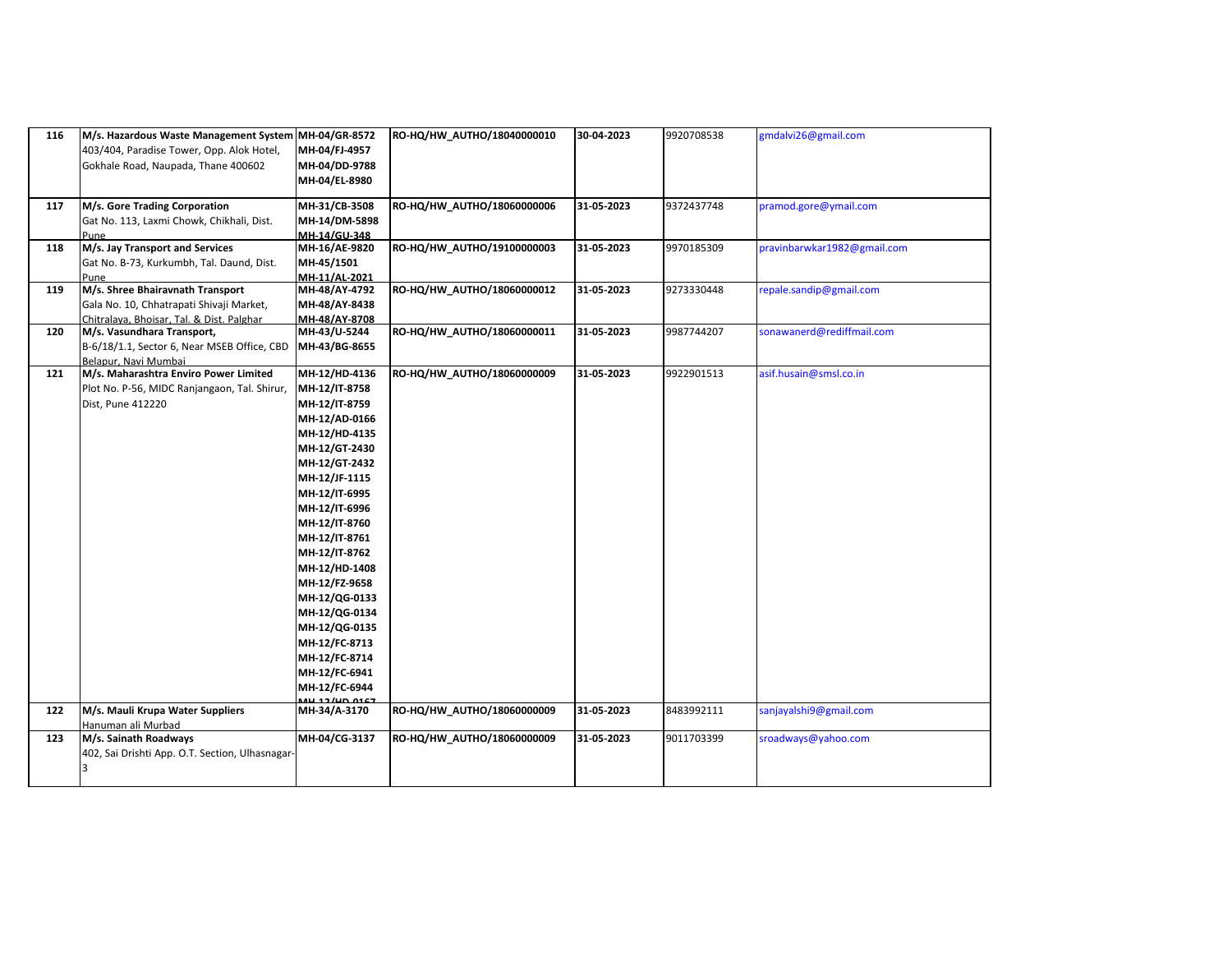| 124 | M/s. Surya Enterprises,<br>Plot No. 4, Gut No. 58, Sr. No. 410, Sajapur,<br>Aurangabad                                      | MH-06/BD-0609<br>MH-05/AM-2178<br>MH-06/BD-0872<br>MH-06/AR-9056<br>MH-06/RD-0634               | RO-HQ/HW_AUTHO/18070000018 | 30-06-2023 | 9822215815 | suryatrade.online@gmail.com            |
|-----|-----------------------------------------------------------------------------------------------------------------------------|-------------------------------------------------------------------------------------------------|----------------------------|------------|------------|----------------------------------------|
| 125 | M/s. N. P. Industrial Services,<br>Ranjangaon Ganapati, Near Mahalaxmi<br>Mandir, Ranjangaon, Tal. Shirur, Dist. Pune       | MH-12/HD-3041                                                                                   | RO-HQ/HW_AUTHO/18070000023 | 30-06-2023 | 9922494111 | npindustrialfacilityservices@gmail.com |
| 126 | M/s. MST Transport,<br>Rahim Nagar, Rahmaniya Colony,<br>Aurangabad                                                         | MH-20/BT-3016<br>MH-04/BU-2049                                                                  | RO-HQ/HW_AUTHO/18070000023 | 30-06-2023 | 9766258186 | msttransport123@gmail.com              |
| 127 | M/s. Jay Mata Di Enterprises<br>2, At. Pam, Post. Naavapur, Tal. & Dist.<br>Palghar, Thane                                  | MH-04/DK-0811                                                                                   | RO-HQ/HW_AUTHO/18070000017 | 30-06-2023 |            | NA sheetalsankhe1976@gmail.com         |
| 128 | M/s. Aradhya Enterprises,<br>Unit II, Ranjangaon Ganapati, Tal. Shirur, Dist. MH-12/KP-3059<br>Pune                         | MH-12/PQ-9564                                                                                   | RO-HQ/HW_AUTHO/18070000020 | 30-06-2023 | 9921915956 | aradhyaenterprises96@gmail.com         |
| 129 | M/s. Jet Insulation Pvt. Ltd.<br>Plot No. A-11, MIDC Mahad, Tal. Mahad, Dist. MH-12/FZ-4581<br>Raigad                       | MH-42/B-7966                                                                                    | RO-HQ/HW_AUTHO/18070000021 | 30-06-2023 |            | NA jet.insulation@yahoo.co.in          |
| 130 | M/s. Shree Mangalmurti Enterprises<br>Ranjangaon Ganapati, Dist. Shirur, Dist, Pune                                         | MH12/FZ-6996                                                                                    | RO-HQ/HW_AUTHO/18070000021 | 30-06-2023 | 9850889696 | shreeganeshlaxmitransport@gmail.com    |
| 131 | M/s. 3 S Reclaimers<br>Plot No. G-13/3, MIDC Ahmednagar                                                                     | MH-14/AS-9607                                                                                   | RO-HQ/HW_AUTHO/18090000002 | 31-08-2023 | 982247527  | 3srecycler@gmail.com                   |
| 132 | M/s. Lucky Petroleum<br>Plot No. E-11, MIDC, Ghugus Road,<br>Chandrapur                                                     | MH-34/AB-1492                                                                                   | RO-HQ/HW_AUTHO/18090000001 | 31-08-2023 | 9537867901 | zishaan raza@yahoo.com                 |
| 133 | M/s. Deepak Enterprises<br>446, Nashik Phata, Pune Mumbai Road,<br>Kasarwadi, Pune 411034                                   | MH-14/GD-8242<br>MH-14/GD-8845<br>MH-14/GD-8809<br>MH-07/X-0249<br>MH-07/C-669<br>MH-14/EM-4642 | RO-HQ/HW_AUTHO/18090000004 | 31-08-2023 | 9822977792 | deepakenterprises007@gmail.com         |
| 134 | M/s. S J Gaikwad<br>At. Roadpali, H. No. 150, Ambedkar Nagar,<br>Roadpali, Panvel                                           | MH-43/E-8413                                                                                    | RO-HQ/HW_AUTHO/18090000006 | 31-08-2023 | 8369070742 | gzambare6622@gmail.com                 |
| 135 | M/s. Aishwarya Enterprises,<br>Sahyadri Hsg Sc. Block No. B-1, Plot No. R-14,<br>MIDC Mohopada, Tal. Khalapur, Dist. Raigad | MH-12/FC-6994<br>MH-46/AR-9532                                                                  | RO-HQ/HW_AUTHO/19010000001 | 30-04-2021 | 8446516895 | aishwaryaenterprises.vs@gmail.com      |
| 136 | M/s. Vishal Roadlines<br>03, Aajaykumar Yadav Kajuwadi Opp.<br>Shivsena Shakha, Wagle Estate, Thane (W)                     | MH-04/MD-1415<br>MH-04/AL-1510<br>MH-04/FJ-8452                                                 | RO-HQ/HW_AUTHO/18080000002 | 30-06-2023 | 9987198275 | vishalroadlines03@gmail.com            |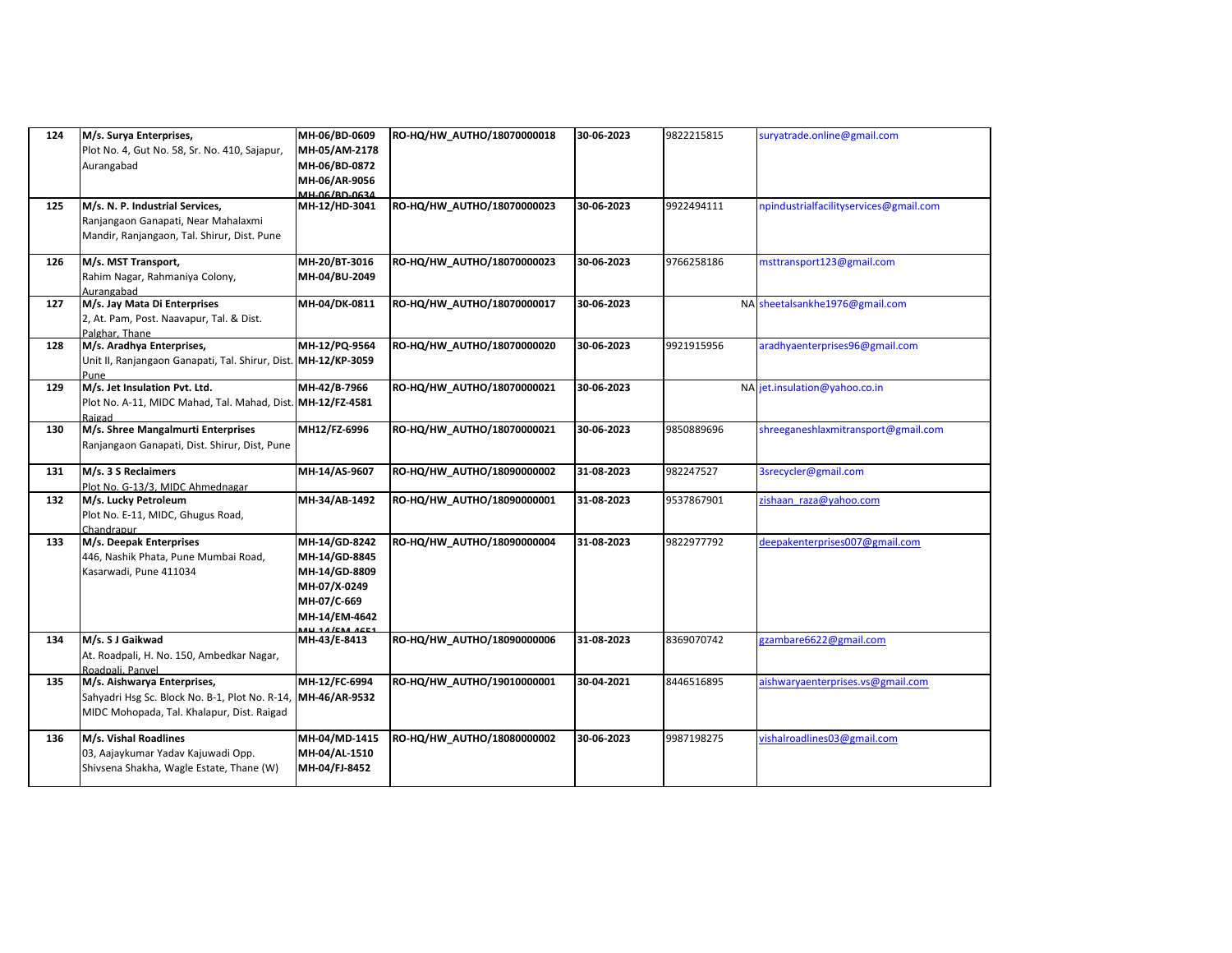| 137 | M/s. Sahinta Transport Service                                                | MH-06/AQ-9925                   | RO-HQ/HW_AUTHO/17110000005 | 30-11-2022 | 9324058817 | sahintatransport@gmail.com             |
|-----|-------------------------------------------------------------------------------|---------------------------------|----------------------------|------------|------------|----------------------------------------|
|     | House No. 369, At. Post Shirdhon, Tal.                                        | MH-46/AR-9926                   |                            |            |            |                                        |
| 138 | Panyel, Dist, Raigad<br>M/s. Gole Roadlines,                                  | MH-06/BD-238                    | RO-HQ/HW_AUTHO/18050000012 | 31-12-2022 | 8605008104 | goleroadlines@gmail.com                |
|     | Plot No. P-9/1, Nangalwadi Phata, MIDC,                                       | MH-06/BD-239                    |                            |            |            |                                        |
|     | Mahad, Dist. Raigad                                                           | MH-06/BD-240                    |                            |            |            |                                        |
|     |                                                                               | MH-06/BD-244                    |                            |            |            |                                        |
| 139 | M/s. Shreeya Enterprises                                                      | MH-04/CB-3836                   | RO-HQ/HW_AUTHO/18120000015 | 31-12-2023 |            | <b>NA NA</b>                           |
|     | 101, Little Angle, Plot No. 20, Sector 8,                                     |                                 |                            |            |            |                                        |
|     | Kalamboli, Tal. Panvel, Dist. Raigad 4102018                                  |                                 |                            |            |            |                                        |
| 140 | M/s. Square Chemicals                                                         | MH-05/DK-0120                   | RO-HQ/HW AUTHO/18120000016 | 31-12-2023 | 9422662336 | square.chemicals26@yahoo.com           |
|     | Plot No. A-61. MIDC Badlapur                                                  |                                 |                            |            |            |                                        |
| 141 | M/s. H. A. Khan Scrap Traders                                                 | MH-04/CA-6318                   | RO-HQ/HW_AUTHO/18120000013 | 31-12-2023 | 9403464048 | salmankhan0709786@gmail.com            |
|     | Plot No. 196 & 197, Varud Road, Naregaon,                                     | MH-20/F-5662                    |                            |            |            |                                        |
|     | Chikhalthana, Aurangabad                                                      |                                 |                            |            |            |                                        |
| 142 | M/s. Sai Enterprises                                                          | MH-04/JK-7097                   | RO-HQ/HW_AUTHO/18120000017 | 31-12-2023 | 9223433536 | saienter.bhiwandi@gmail.com            |
|     | Gala No. 1946, Dhansar Gaon, Tal. Panvel,<br>Dist. Raigad                     |                                 |                            |            |            |                                        |
| 143 | M/s. SBS Roadlines                                                            | MH-12/T-1195                    | RO-HQ/HW_AUTHO/18120000020 | 31-12-2023 | 9921035970 | sbsexpresslogistictranslines@gmail.com |
|     | Kurkumbh MIDC Area, Near Telephone                                            | MH-12/T-2233                    |                            |            |            |                                        |
|     | Office, Pune Solapur Road, H. No. 9,                                          | MH-11/M-6756                    |                            |            |            |                                        |
|     | Kurkumbha Village, Tal. Daund, Dist. Pune                                     | MH-45/1197                      |                            |            |            |                                        |
|     | 413802                                                                        | MH-42/T-2332                    |                            |            |            |                                        |
|     |                                                                               | MH-42/T-1639                    |                            |            |            |                                        |
| 144 | M/s. Jai Jalaram Trading Co.,                                                 | 14H 12/EQ 110A<br>MH-04/CA-2645 | RO-HQ/HW_AUTHO/18120000005 | 31-12-2023 | 9702306277 | jigneshthakkar1981@gmail.com           |
|     | Plot No. 380, Bhal Goan, Shree Malang Road,                                   | MH-43/Y-5220                    |                            |            |            |                                        |
|     | Tal. Ambernath, Dist. Thane 421306                                            |                                 |                            |            |            |                                        |
|     |                                                                               |                                 |                            |            |            |                                        |
| 145 | M/s. Nafees Enterprises                                                       | MH-15/BJ-3086                   | RO-HQ/HW_AUTHO/18120000011 | 31-12-2023 | 9049049113 | nafees.enterprises9393@gmail.com       |
|     | Plot No. 4, S. No. 5/1+2+3/4, A/p. Vilholi, Tal.                              | MH-15/CK-8386                   |                            |            |            |                                        |
|     | & Dist. Nashik                                                                |                                 |                            |            |            |                                        |
| 146 | M/s. Kusum Distillation and Refining Pvt.                                     | MH-14/EM-1954                   | RO-HQ/HW_AUTHO/18120000009 | 31-05-2021 | 9822517621 | kusumchem1@gmail.com                   |
|     | Ltd.                                                                          |                                 |                            |            |            |                                        |
|     | Shed No. W-32, MIDC Kurkumbh, Tal. Daund,                                     |                                 |                            |            |            |                                        |
|     | Dist. Pune 413802                                                             |                                 |                            |            |            |                                        |
| 147 | M/s. G. B. Enteprises                                                         | MTQ-0084                        | RO-HQ/HW_AUTHO/18120000018 | 28-02-2023 | 9890123786 | Gbenterprises1984@gmail.com            |
| 148 | A-47, MIDC Shebdra, Aurangabad<br>M/s. Vighnaharta Oils & Chemicals Pvt. Ltd. | MH-12/DT-3468                   | RO-HQ/HW AUTHO/18120000010 | 31-12-2023 | 9769296424 | vighnaharta303@gmail.com               |
|     | Plot No. W-53, (II), MIDC Taloja, Tal. Panvel,                                | MH-46/AR-5551                   |                            |            |            |                                        |
|     | Dist. Raigad 410208                                                           | MH-06/K-3547                    |                            |            |            |                                        |
|     |                                                                               | MH-12/EF-7385                   |                            |            |            |                                        |
| 149 | M/s. D & Sons Tempo Services,                                                 | MH-04/CA-5907                   | RO-HQ/HW_AUTHO/18120000014 | 31-12-2023 | 9225950146 | satishdavane1973@gmail.com             |
|     | 88A, At. Post. Dandi, Tal. & Dist. Palghar                                    |                                 |                            |            |            |                                        |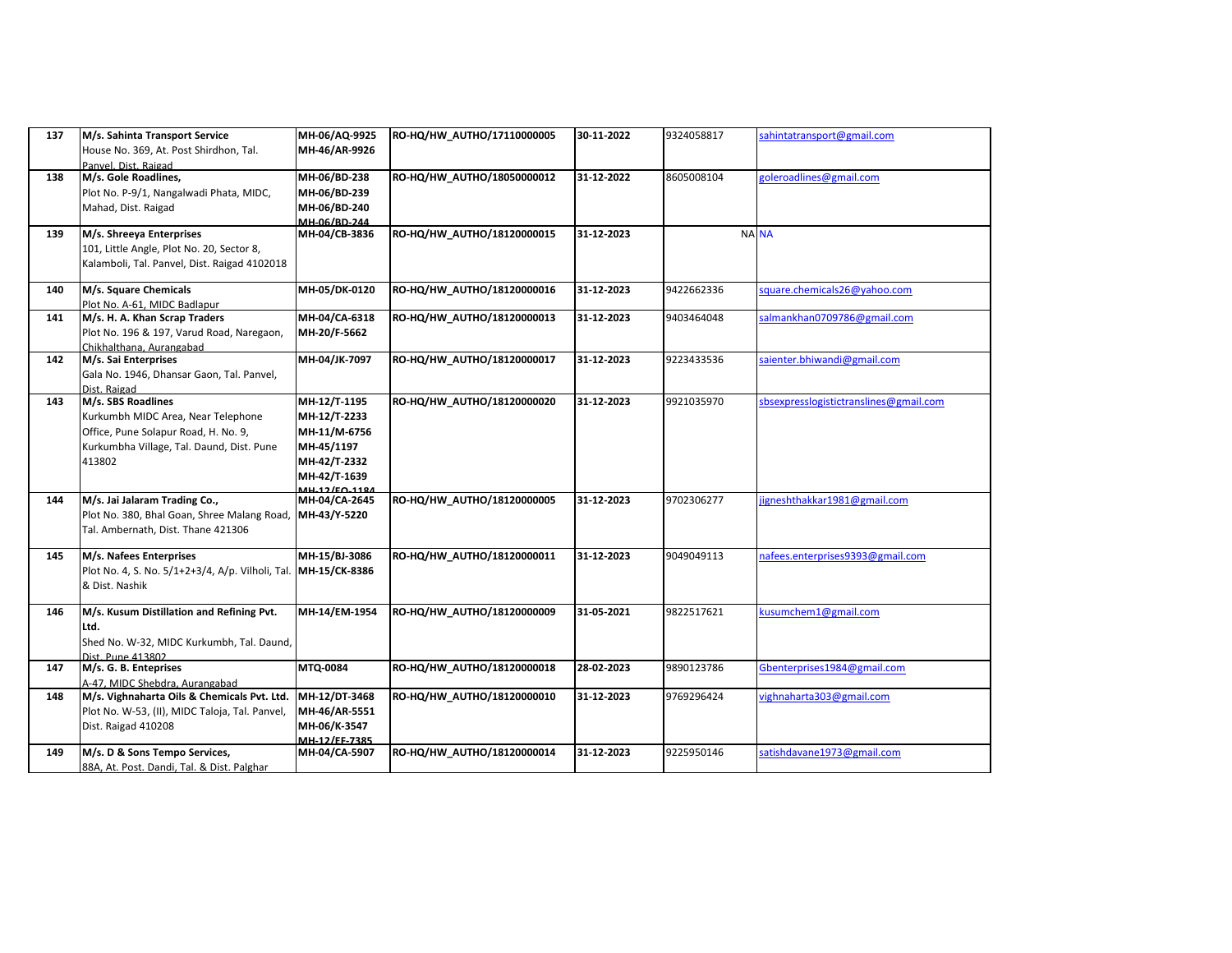| 150 | M/s. Retesh Enterprises,<br>Plot No. P-47, Bajanagar Waluj, Dist.<br>Aurangabad                                                                      | MH-20/EG-9501<br>MH-48/J-0905<br>MH-20/CT-7434<br>MH-20/BT-1751<br>MH-48/4G-3658                                                                  | RO-HQ/HW_AUTHO/19060000013 | 31-05-2024 | 9881029111 | mkkanhe@gamil.com              |
|-----|------------------------------------------------------------------------------------------------------------------------------------------------------|---------------------------------------------------------------------------------------------------------------------------------------------------|----------------------------|------------|------------|--------------------------------|
| 151 | M/s. Shree Om Sai Roadways,<br>Ap. Awashi, Lote MIDC, Tal. Khed, Dist.<br>Ratnagiri                                                                  | MH-46/F-4314                                                                                                                                      | RO-HQ/HW_AUTHO/19060000011 | 31-03-2024 | 9890425835 | megharajambre55@gmail.com      |
| 152 | M/s. Skraup Organics Pvt. Ltd.<br>Plot No. Ts-16, Shed No. 12, MIDC Badlapur<br>Kulgaon, Tal. Ambernath, Dist. Thane                                 | MH-04/FP-4460                                                                                                                                     | RO-HQ/HW_AUTHO/19060000010 | 31-03-2024 | 9930955205 | kundanwadhwa@gmail.com         |
| 153 | New Scrap Traders,<br>Ashoknagar Masnatpur MIDC Chikalthana,<br>Dist. Aurangabad                                                                     | MH-20/EL-9500                                                                                                                                     | RO-HQ/HW_AUTHO/19060000009 | 31-03-2024 | 9545950000 | newindia95@gmail.com           |
| 154 | M/s. Shraddha Enterprises<br>Plot No. 15/2, Vakrutunda Chawl, Ganapati<br>Pada, Kalwa, E, Dist. Thane 400605                                         | MH43/Y-7896<br>MH-04/EY-1621                                                                                                                      | RO-HQ/HW_AUTHO/19060000008 | 31-03-2024 | 9819585273 | gmdalvi26@gmail.com            |
| 155 | M/s. ACE Tech Mercantile LLP<br>Sr. No. 30/18, B Dhayari, Dist. Pune 411041                                                                          | MH-14/AZ-6274<br>MH-14/CP-1300<br>MH-14/BJ-2817<br>MH-14/GD-6401<br>MH-12/HD-9480                                                                 | RO-HQ/HW_AUTHO/19040000013 | 31/04/2024 | 7620912361 | acetechmercantile@gmail.com    |
| 156 | M/s. Jay Yogeshwar Tempo Service,<br>Sai Shradha Society, Shop No. 4, Mhada<br>Colony, Near Chitralya, MIDC Tarapur, Dist.<br>Palghar 401506         | MH-48/J-0017<br>MH-48/T-9827                                                                                                                      | RO-HQ/HW_AUTHO/19040000015 | 31/04/2024 | 8830490691 | abhiarekar@gmail.com           |
| 157 | M/s. Mauli Metal,<br>Survey No. 11/12, Opp. Vittal Mandir,<br>Shantinagar, Bhosari, Dist, Pune                                                       | MH-14/GD-5165                                                                                                                                     | RO-HQ/HW_AUTHO/19040000018 | 31/04/2024 | 9860296504 | suryakantniture.com@gmail.com  |
| 158 | M/s. Jaydeep Enterprises,<br>House No. 339, At. Post. Jite, Tal. Mahad,<br>Dist. Raigad                                                              | MH-06/BW-5497<br>MH-06/BW-5597                                                                                                                    | RO-HQ/HW_AUTHO/19040000016 | 31/04/2024 | 8421401612 | jaydeepenterprises99@gmail.com |
| 159 | M/s. Diamond Industries,<br>Room No. 104, 1st Floor, Emerald Housing<br>Society, Near H P Petrol Pump, Lote<br>Parshuram, Tal. Khed, Dist. Ratnagiri | MH-08H-1582<br>MH-04/DS-5975<br>MH-43/BB-4500<br>MH-04/DK-7258<br>MH-04/FJ-7497<br>MH-09/BC-8482<br>MH-08/W-9494<br>MH-04/GR-3712<br>MH-46/F-5287 | RO-HQ/HW_AUTHO/19040000011 | 31/04/2024 | 9967180684 | diamondindustries19@gmail.com  |
| 160 | M/s. Hazardous Waste Transporters,<br>Flat No. 302, Shri Laxmi Chyya Apt. Nera<br>Ranu Gas, Godown, Mahalaxmi Nagar,<br>Ambernath E. Dist. Thane     | MH-05/DK-5318<br>MH-05/DK-5319<br>MH-05/DK-6229<br>MH-05/DK-6371                                                                                  | RO-HQ/HW_AUTHO/19030000006 | 31-03-2024 | 9822549392 | mnarhare@gmail.com             |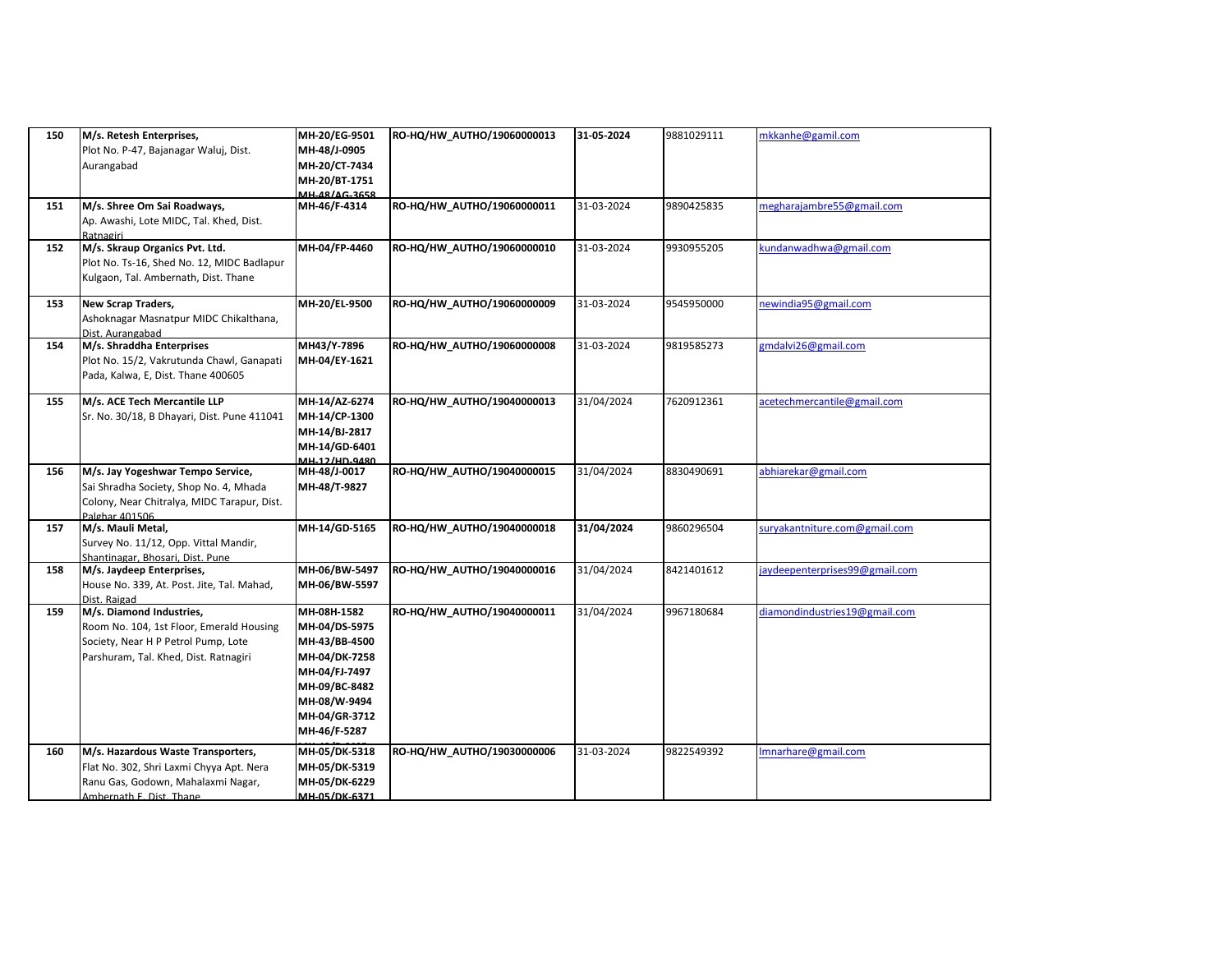| 161 | M/s. Nadir Enterprises,<br>Gut No. 139, Beed Road, Aurangabad                                                | MH-12/AU-3842                                   | RO-HQ/HW_AUTHO/18050000013 | 30-04-2023 | 9890576829  | nazirmirza4@gmail.com       |
|-----|--------------------------------------------------------------------------------------------------------------|-------------------------------------------------|----------------------------|------------|-------------|-----------------------------|
| 162 | M/s. Khan & Brothers,<br>Plot No. 15, Near Perfect Weight Bridge,<br>Ambad Satpur Link Road, Nashik          | MH-15/BJ-1786                                   | RO-HQ/HW_AUTHO/18060000001 | 30-04-2023 | 9860786396  | am315in@yahoo.com           |
| 163 | M/s. Saitkam Enterprises,<br>Room No. 2955, Shivnagar, Behind AMM<br>School. Ambernath 421501                | MH-04/EL-9268                                   | RO-HQ/HW_AUTHO/19030000013 | 31-03-2024 | 8888309980  | eqazi786@gmail.com          |
| 164 | M/s. Sevagiri Transport,<br>At. Kharavali, Post Birwadi, Tal. Mahad, Dist.<br>Raigad                         | MH-06/BW-9815                                   | RO-HQ/HW_AUTHO/19030000008 | 31-03-2024 | 9421251815  | dattapawar18774@gmail.com   |
| 165 | M/s. Ranapratap Transport,<br>Baramati MIDC, A/p. Tandulwadi, Tal.<br>Baramati. Dist. Pune                   | MH-12/FZ-8838                                   | RO-HQ/HW_AUTHO/19030000009 | 31-03-2024 | 9850797984  | eetgpisal@gmail.com         |
| 166 | M/s. Anjali Travels,<br>Saras Banglow, Saphale PO Umbarpada, Tal.<br>Palghar, Dist, Palghar                  | MH-48/AY-9517<br>MH-48/AY-9632                  | RO-HQ/HW_AUTHO/19030000010 | 31-03-2024 | 7972351371  | anjalitravels15@gmail.com   |
| 167 | M/s. Holy Roadlines,<br>MIDC Waluj, Bajaj Nagar, Ghnegaon Road,<br>Aurangabad                                | MH-20/EG-9501                                   | RO-HQ/HW_AUTHO/19030000012 | 31-03-2024 | 7972190044  | vpavankumar11@gmail.com     |
| 168 | M/s. R Kate Transport,<br>Room No. 53/3, Dayabahi Chawl No. B, Cross<br>Road Somvar Bazar, Malad (W), Mumbai | MH-46/F-7176<br>MH-04/GC-3193                   | RO-HQ/HW_AUTHO/19030000014 | 31-03-2024 | 9821156587  | dilipkate1400@gmail.com     |
| 169 | M/s. Trimurti Services,<br>A/p. Maan, Hinjewadi, Tal. Mulshi, Dist. Pune                                     | MH-48/G-0054                                    | RO-HQ/HW_AUTHO/19030000015 | 31-03-2024 | 99605333331 | g.gopale33@gmail.com        |
| 170 | M/s. Nashik Industrial Corporation,<br>Gut No. 160/3, Malegaon, Tal. Sinnar, Dist.<br>Nashik                 | MH-15/BJ-8239                                   | RO-HQ/HW_AUTHO/19030000017 | 31-03-2024 | 9423177047  | nashikindcop@rediffmail.com |
| 171 | M/s. Bharat Trading,<br>Gut No. 51, Plot No. 134, Shajapur, Tal. &<br>Dist. Aurangabad                       | MH-46/F-0422                                    | RO-HQ/HW_AUTHO/19030000018 | 31-03-2024 | 98231508737 | shaikhc723@gmail.com        |
| 172 | M/s. Akshay Enterprises,<br>Gat No. 3651, At. Post. Sanaswadi, Tal.<br>Shirur, Dist, Pune                    | MH-12/FC-8765                                   | RO-HQ/HW_AUTHO/19030000019 | 31-03-2024 | 7774899641  | akshaybhujbal6341@gmail.com |
| 173 | M/s. Anushka Enterprises,<br>At. Godambe Wadi No. 2, Ghotawade, Tal.<br>Mulshi, Dist, Pune                   | MH-12/HD-0443                                   | RO-HQ/HW_AUTHO/19030000020 | 31-03-2024 | 8888608889  | ganesh.godambe@yahoo.co.in  |
| 174 | M/s. Manihar Enterprises,<br>Survey No. 74, Village Goteghar, Dist. Thane                                    | MH-43/BG-9258                                   | RO-HQ/HW_AUTHO/19030000021 | 31-03-2024 | 9326135646  | shamimmanihar7@gmail.com    |
| 175 | M/s. Pardeshi Transport Company<br>65, Shram Safalya, Bhisegaon Road, Karjat,<br>Dist. Raigad                | MH-46/AF-6115<br>MH-46/AF-7115<br>MH-46/AF-7615 | RO-HQ/HW_AUTHO/19070000008 | 31-05-2024 | 9822208212  | dhruvyogi@gmail.com         |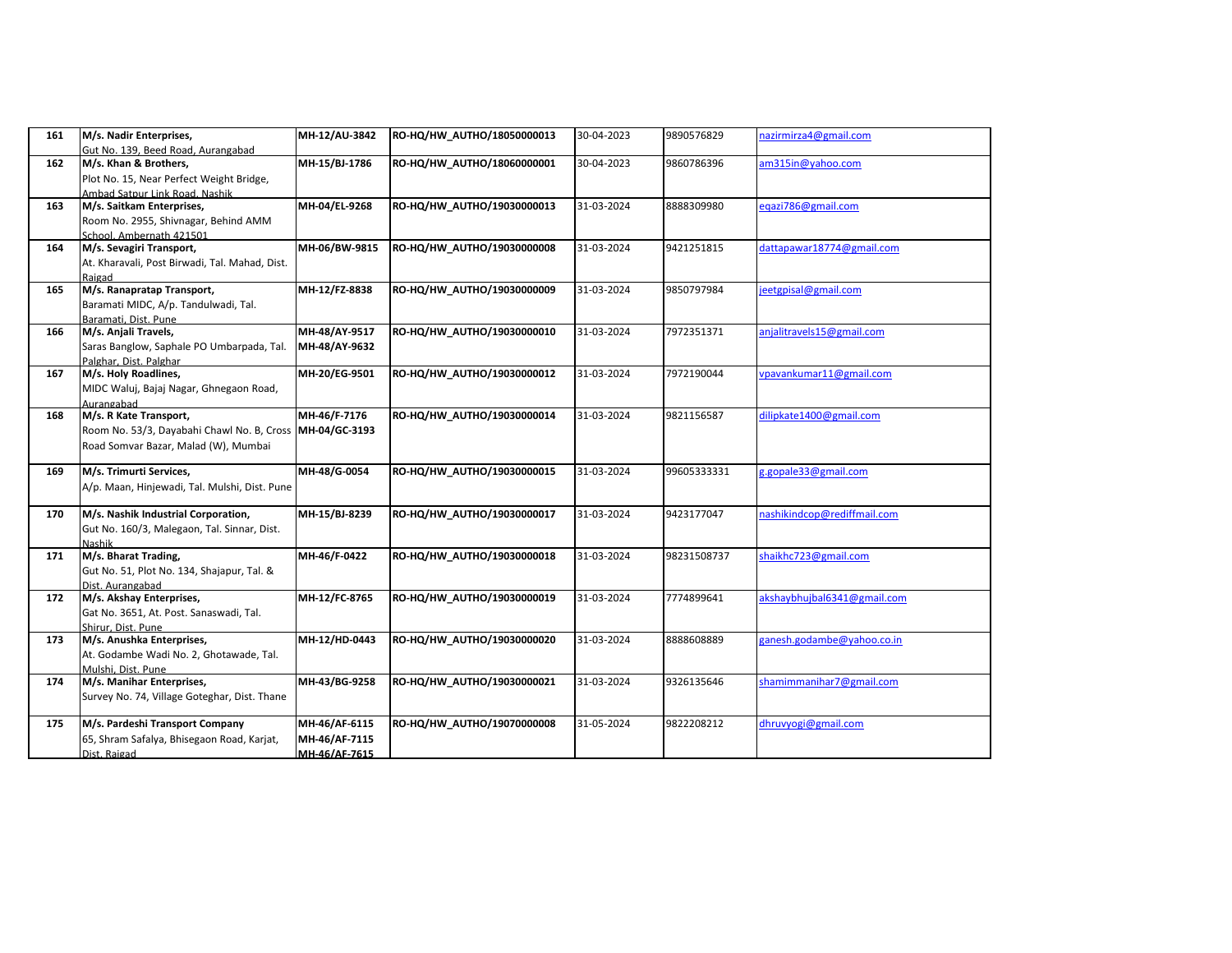| 176 | M/s. Meher Petro Chem Pvt. Ltd.<br>K P D Industrial Estate, Plot No. 17, Village<br>Hamrapur, Tal. Wada, Dist. Palghar | MH-04/HD-1363<br>MH-04/CU-503<br>MH-04/DS-6438<br>MH-18/AA-7957<br>MH-04/AL-6751        | RO-HQ/HW_AUTHO/19070000007 | 31-12-2022 | 9321861101 | almeherpetrochem@gmail.com          |
|-----|------------------------------------------------------------------------------------------------------------------------|-----------------------------------------------------------------------------------------|----------------------------|------------|------------|-------------------------------------|
| 177 | M/s. Amit Roadlines<br>Room No. 5, Bechan Mistri Chawl, Kajuwadi<br>Wagle Estate. Thane 400604                         | MH-04/HD-4641<br>MH-43/E-4641<br>MH-04/DK-6447                                          | RO-HQ/HW_AUTHO/19070000007 | 31-05-2024 | 9004213771 | amitroadlines1975@gmail.com         |
| 178 | M/s. Tirupati Roadlines,<br>Shop No. 9, Nichal Apartment, Shidhi Colony,<br>Jalgaon                                    | MH-05/AM-1175                                                                           | RO-HQ/HW_AUTHO/19070000007 | 31-05-2024 | 9970919500 | tirupatiroadlines.avinash@gmail.com |
| 179 | M/s. J. P. Transport Services,<br>Shop No. 2, M. A. Shopping Complex, Post<br>Awashi, Tal. Khed, Dist. Ratnagiri       | MH-04/EB-5807<br>MH-04/EB-8137<br>MH-04/GF-7743<br>MH-43/U-8989<br><b>MH-04/RG-9623</b> | RO-HQ/HW_AUTHO/19070000007 | 31-05-2024 | 9920060743 | ravi7771@gmail.com                  |
| 180 | M/s. Shree Bhairavnath Enterprises<br>House No. 4174, Sinath Nagar, Katharpada,<br>Boisar, Dist. Palghar               | MH-48/BM-8708<br>MH-48/AY-8708                                                          | RO-HQ/HW_AUTHO/19070000010 | 31-05-2024 | 9273330448 | sureshrepale01@gmail.com            |
| 181 | M/s. New Bharat Enterprises<br>Gut No. 15, Plot No. 3, Naregaon, Dist.<br>Aurangabad                                   | MH-20/DE-5816                                                                           | RO-HQ/HW_AUTHO/19070000010 | 31-05-2024 | 9130194442 | zaheerkhan.zk800@gmail.com          |
| 182 | M/s. Gole Logistics,<br>Plot no. P-9/1, Nangalwadi Phata, MIDC,<br>Mahad                                               | MH-05/DK-6425                                                                           | RO-HQ/HW_AUTHO/19100000010 | 31-10-2024 | 8605008104 | golelogistic@gmail.com              |
| 183 | M/s. Kanta Prakash Mhatre,<br>Ghar No. 484, Nawade Gaon, Near Datta<br>Mandir, Kalamboli, Tal- Panvel, Dist- Raigad    | MH-46/BF-8515<br>MH-46/BF-8048                                                          | RO-HQ/HW_AUTHO/19100000002 | 31-10-2024 | 8082842121 | prakasharimhatre@gmail.com          |
| 184 | M/s. Jagdamb Enterprises,<br>G. no. 52, A/P- Pirangut, Ghotawade, Tal-<br>Mulshi. Dist- Pune                           | MH-14/CP-5757                                                                           | RO-HQ/HW_AUTHO/19100000001 | 31-10-2024 | 9011888525 | shreesamartcoatingllp@gmail.com     |
| 185 | M/s. Gayke Multi Services,<br>G. No. 242, Ghanegaon, Tal. Gangapur, MIDC MH-20/EL-1041<br>Walui. Aurangabad            | MH-20/EL-0521<br>MH-04/BU-5947                                                          | RO-HQ/HW_AUTHO/19100000004 | 31-10-2024 | 9561735258 | sandipgayke501@gmail.com            |
| 186 | M/s. Om Sai Roadlines,<br>House no. 497, S. No. 441, Jai Jawan Chowk,<br>Near Saibaba Temple, Mehrun, Jalgaon          | MH-20/EL-1638                                                                           | RO-HQ/HW_AUTHO/19100000005 | 31-10-2024 | <b>NA</b>  | <b>NA</b>                           |
| 187 | M/s. J. P. Transport Service,<br>1st Foloor, Above ICICI ATM, ITI circle, road<br>No. 28 Waghale Estate, Thane.        | MH-04/EB-5807<br>MH-43/U-8989<br>MH-04/BG-9623<br>MH-04/EB-8137                         | RO-HQ/HW_AUTHO/19100000006 | 31-10-2024 | 9920060743 | ravijptrasportservice@gmail.com     |
| 188 | M/s. Mhaharani Innovative Paints Pvt Ltd,<br>G. No. 627, 1/1B, vill. Kuruli, Tal- Khed, Dist-<br>Pune                  | MH-14/CP-9240                                                                           | RO-HQ/HW_AUTHO/1910000015  | 18-10-2019 | 9130857933 | asrivastava@maharanipaints.com      |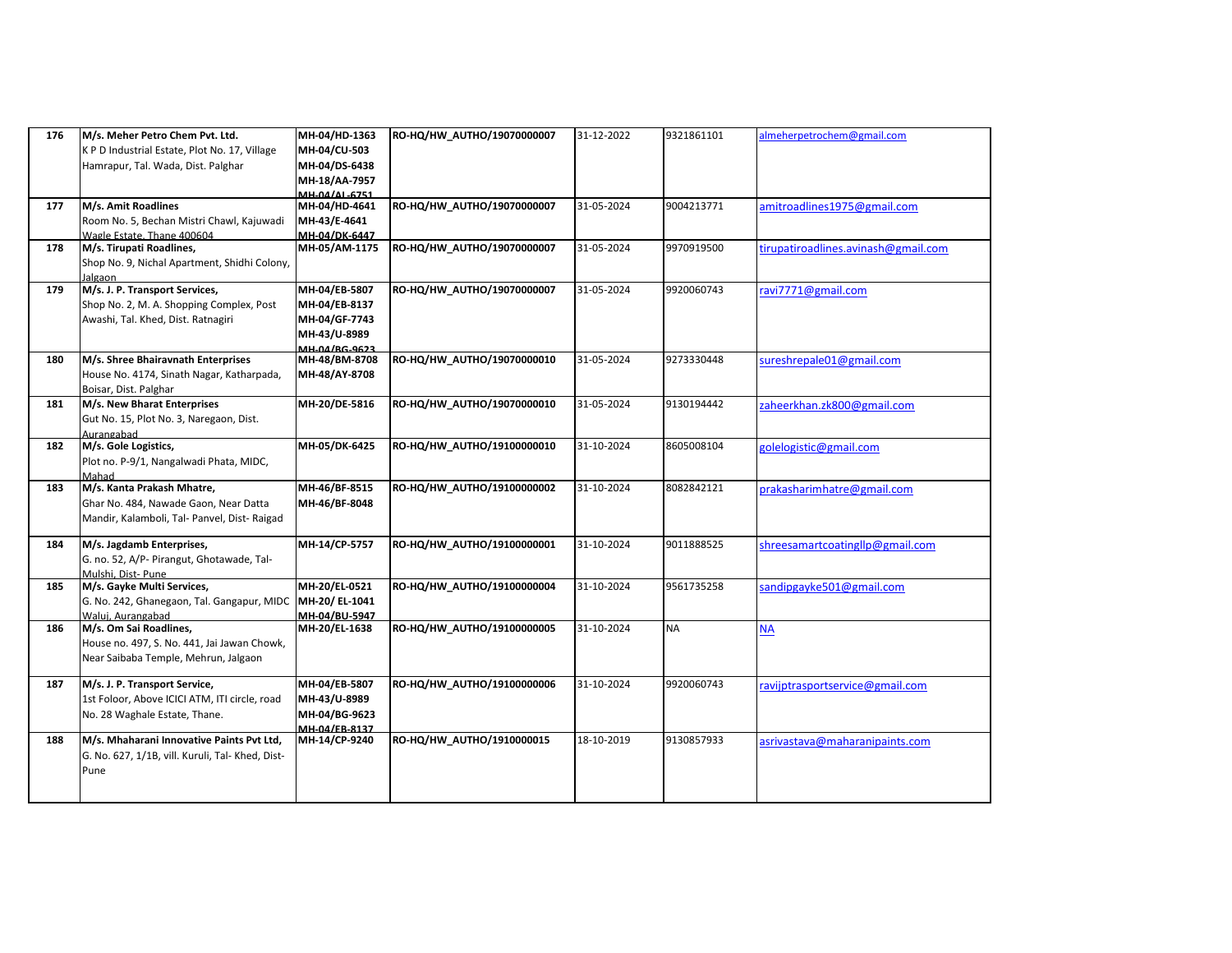| 189<br>190 | M/s. A N Enterprises<br>Shop No. 9, Rahman Compound, Sativali,<br>Vasai East, Dist. Palghar<br>M/s. Shree Balaji Enterprises, | MH-08/H-1619<br>MH-08/H-2515<br>MH-04/CU-2245<br>MH-28/B-8712<br>MH-04/EY6549<br><b>MH_46/AP_1622</b><br>MH-05/DK-3138                                                                                                                                                                                                                             | RO-HQ/HW_AUTHO/1912000030<br>RO-HQ/HW_AUTHO/1910000003 | 31-12-2024<br>30-11-2024 | 9130194442<br>9930452924 | zaheerkhan.zk800@gmail.com<br>mahadevsfulse@gmail.com |
|------------|-------------------------------------------------------------------------------------------------------------------------------|----------------------------------------------------------------------------------------------------------------------------------------------------------------------------------------------------------------------------------------------------------------------------------------------------------------------------------------------------|--------------------------------------------------------|--------------------------|--------------------------|-------------------------------------------------------|
|            | 604, Bld .No.E-3, Royal Park, Ambernath (E)<br>Ambernath                                                                      |                                                                                                                                                                                                                                                                                                                                                    |                                                        |                          |                          |                                                       |
| 191        | M/s. Mumbai Waste Management Limited,<br>Plot No. P - 32 and P - 32 (part), MIDC, Taloja<br>Panvel.                           | MH-46/AF-5338<br>MH-46/F-1570<br>MH-46/F-622<br>MH-46/F-1573<br>MH-46/AR-3531<br>MH-46/AF-3358<br>MH-46/F-4924<br>MH-06/K-4238<br>MH-46/BM-1464<br>MH-46/AF-5079<br>MH-46/AF-5078<br>MH-46/F-1546<br>MH-46/BF-9032<br>MH-06/AQ-7463<br>MH-46/F-4937<br>MH-46/F-5502<br>MH-06/AQ-7465<br>MH46/F-1572<br>MH-46/F-688<br>MH-06/K-4257<br>MH-46/F-5541 | RO-HQ/HW_AUTHO/1911000004                              | 30-11-2024               | 8422877163               | smalghar@ramky.com                                    |
| 192        | M/s. Durga Transport Co.<br>303, Muktangan Uppar Govind Nagar, Malad<br>East Mumbai 400097                                    | <b>AND AC /V 4240</b><br>MH-43/Y-3888<br>MH-48/AG-5699                                                                                                                                                                                                                                                                                             | RO-HQ/HW_AUTHO/1912000027                              | 31-12-2024               | 8788074932               | rankush1208@gmail.com                                 |
| 193        | M/s. Aradhya Enterprises,<br>Rajangaon Ganapati, Tal. Shirur, Dist. Pune                                                      | MH-16/AE-5945                                                                                                                                                                                                                                                                                                                                      | RO-HQ/HW_AUTHO/1912000031                              | 31-12-2024               | 9921915956               | aradhyenterprises96@gmail.com                         |
| 194        | M/s. Sai Chemicals Transport,<br>Plot No. 6, Mahavir Colony, 100 feet Road,<br>Tal. & Dist. Dhule                             | MH-18/BG-4690                                                                                                                                                                                                                                                                                                                                      | RO-HQ/HW_AUTHO/1912000032                              | 31-12-2024               | 9926000130               | saichemicalstransport@gmail.com                       |
| 195        | M/s. Z A barrel Suppliers,<br>House No. 5460, Hanuman Nagar, Pfizer<br>Road. Turbhe Naka. Navi Mumbai                         | MH-43/AD-2170                                                                                                                                                                                                                                                                                                                                      | RO-HQ/HW_AUTHO/1912000034                              | 31-12-2024               | 9870675453               | z.a.barrelsuppliers@gmail.com                         |
| 196        | M/s. Urvashi Industries,<br>Plot No. G-19, MIDC Waluj, Dist. Aurangabad                                                       | MH-20/DE-0561                                                                                                                                                                                                                                                                                                                                      | RO-HQ/HW_AUTHO/1912000035                              | 31-12-2024               | 7020670910               | urvashi.ind19@gmail.com                               |